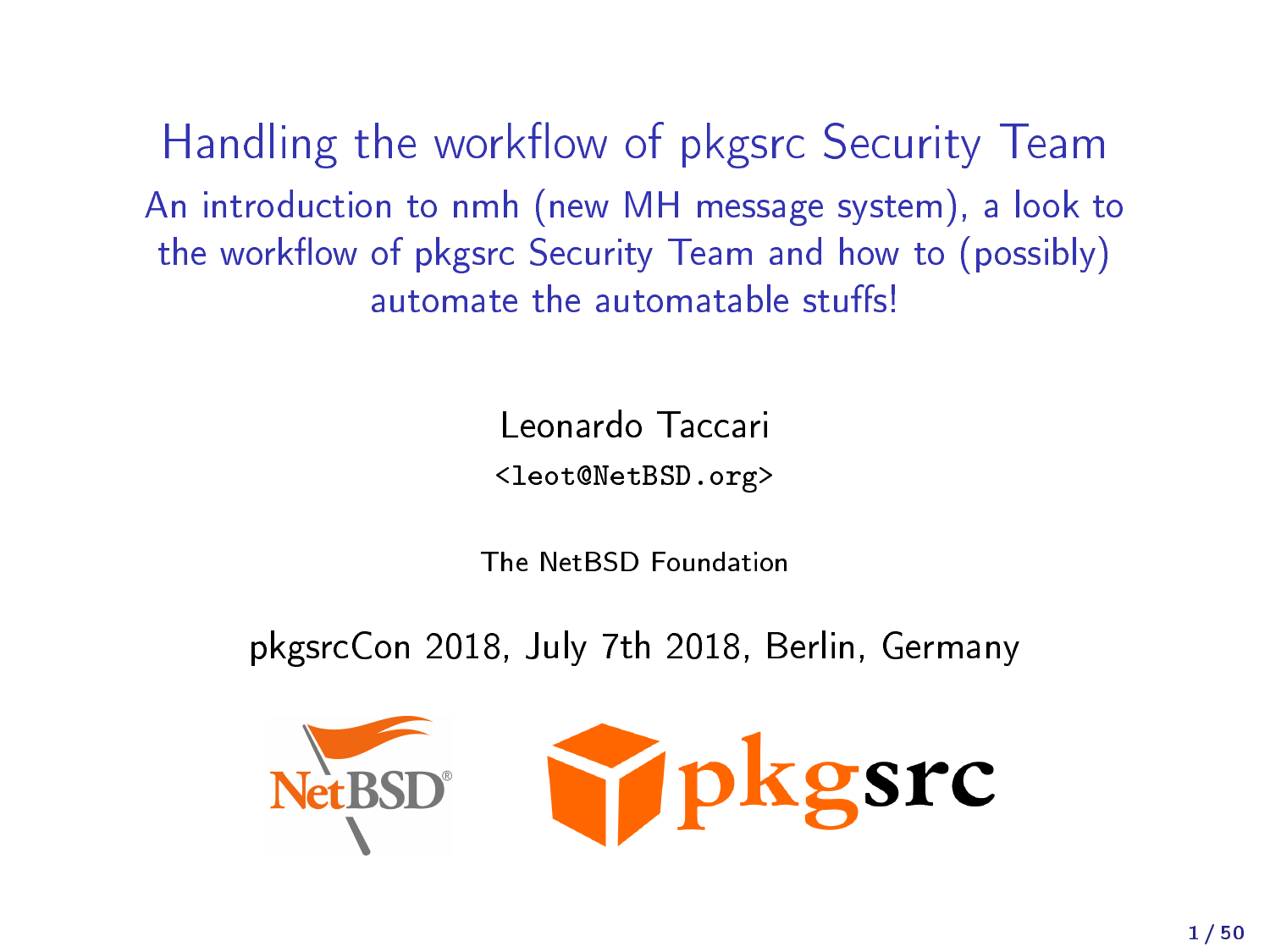### Outline

[An introduction to nmh \(New Message Handler\)](#page-2-0) [MH Mail System and nmh new MH message system](#page-3-0) [MH mailbox format](#page-5-0) [Practical look of a subset of nmh commands](#page-6-0)

#### pkgsrc Security Team tasks and workflow

[About pkgsrc Security Team](#page-19-0) [pkgsrc-security@ rotation list tasks](#page-21-0) [pkgsrc-security RT queue](#page-22-0) pkg admin and [pkg-vulnerabilities](#page-28-0)

#### Automating the automatable stuffs of pkgsrc-security

[Programmatic ways to access RT](#page-33-0) [Automating ticket handling via the MUA](#page-39-0)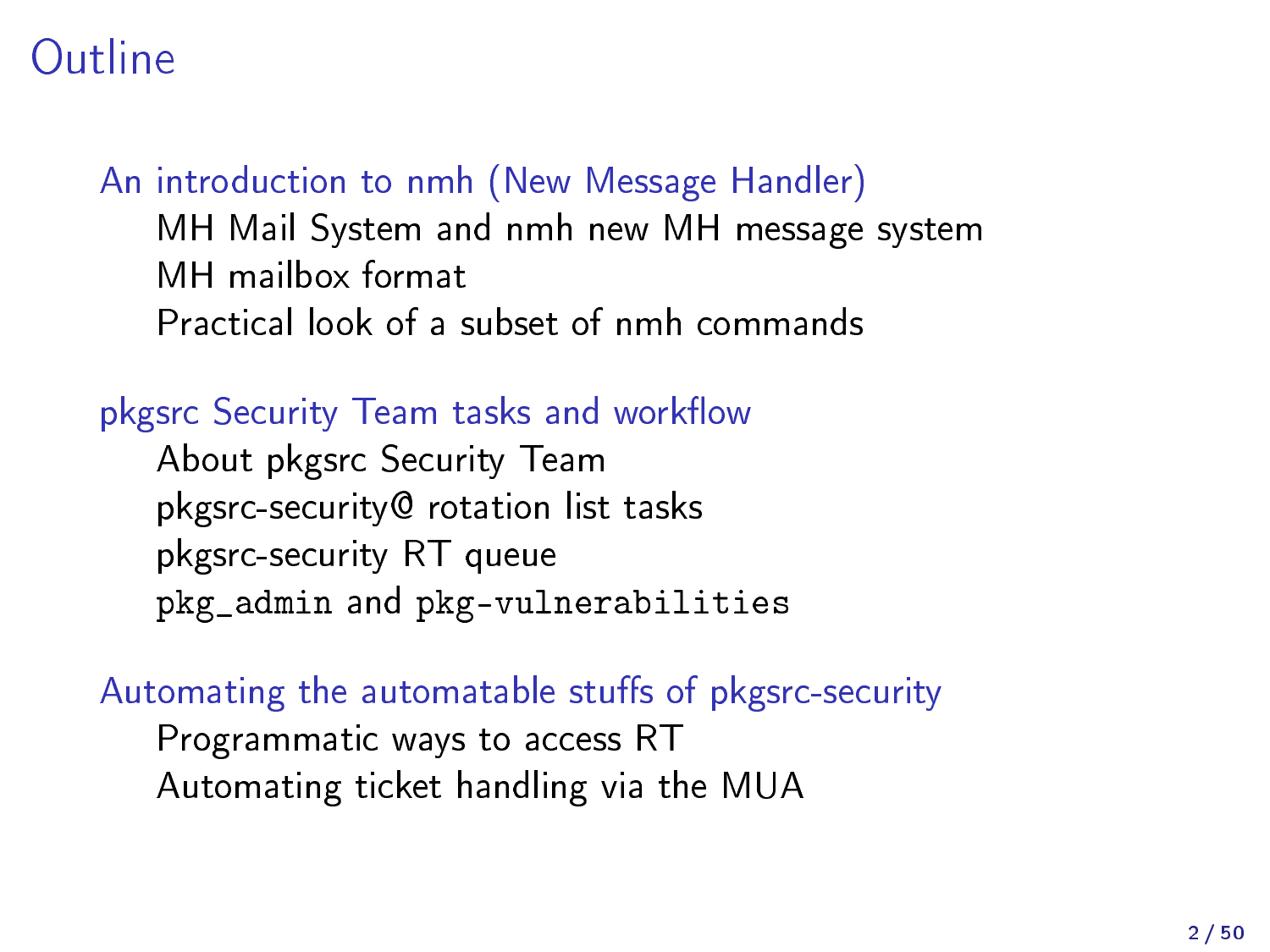# <span id="page-2-0"></span>[An introduction to nmh \(New Message Handler\)](#page-2-0)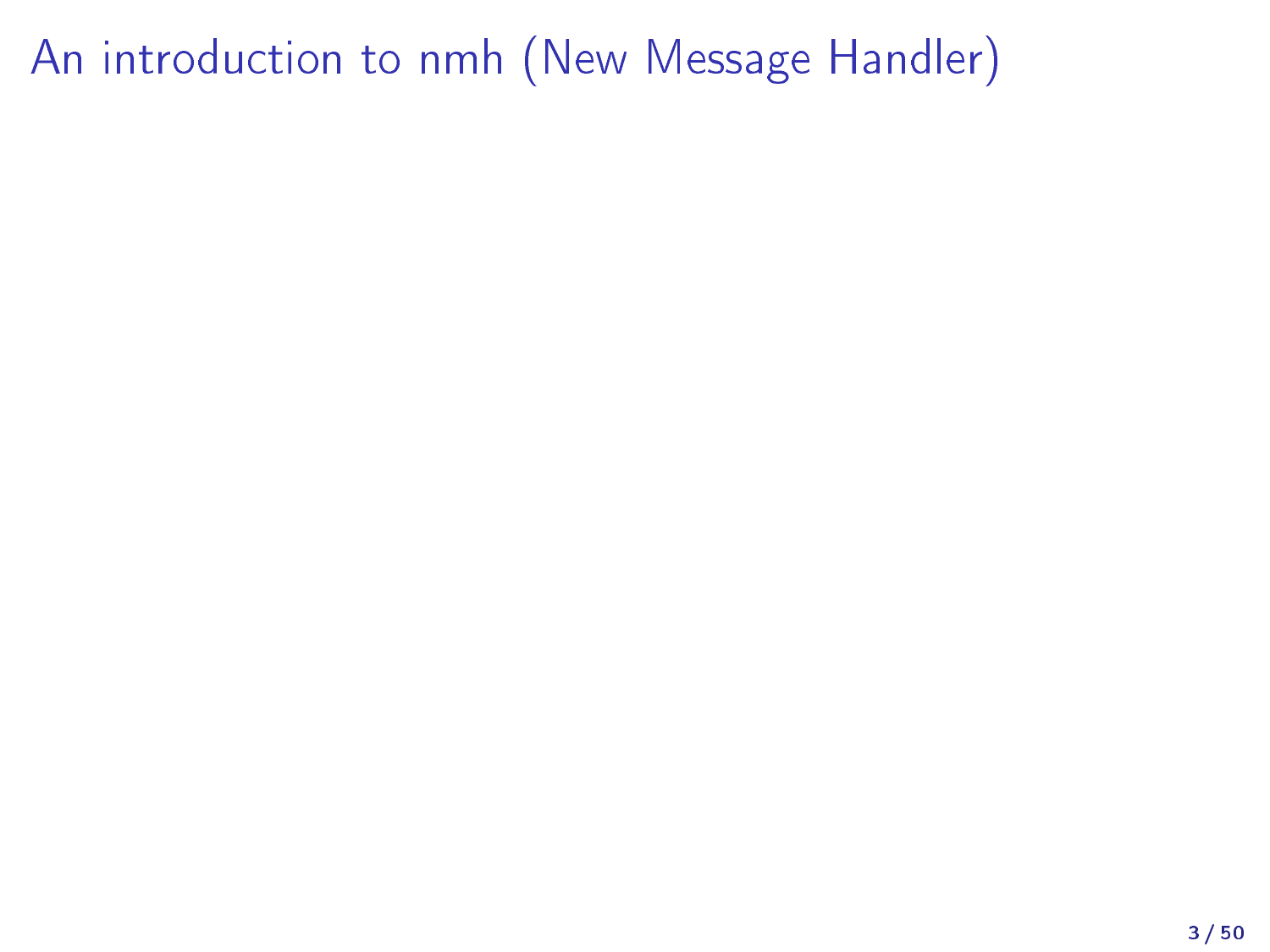### <span id="page-3-0"></span>MH Mail System

- $\blacktriangleright$  Initially developed in 1978 at RAND
- $\blacktriangleright$  MH two main design decisions:
	- $\blacktriangleright$  MH commands the primitive operations on a message are UNIX shell commands
	- $\blacktriangleright$  Each MH message is a normal UNIX file

 $\blacktriangleright$  Ease (ab)using the handling of emails via Unix shell scripting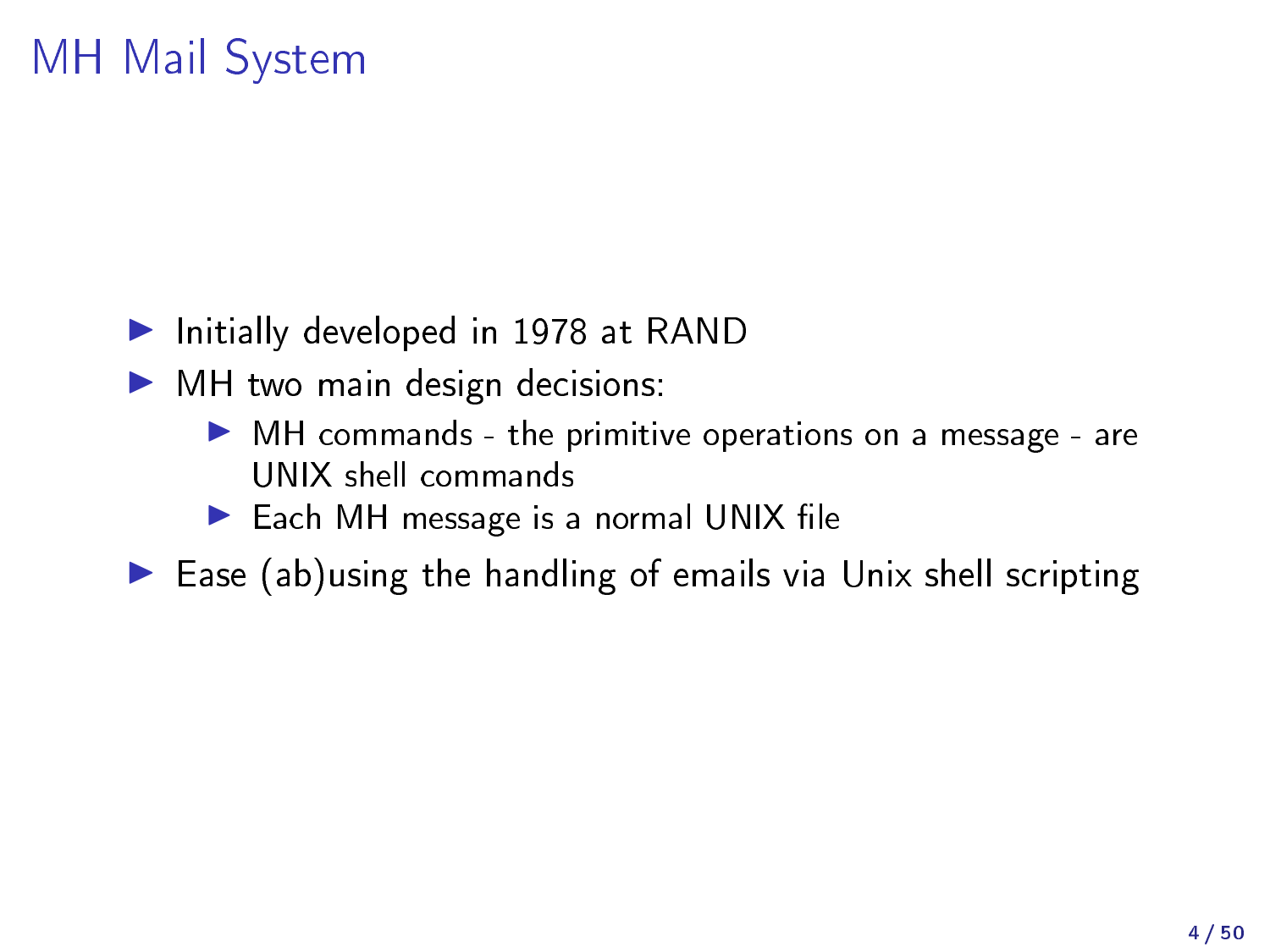# nmh (new MH message system)

- $\triangleright$  Based on MH version 6.8.3
- $\blacktriangleright$  Available under modified-bsd LICENSE
- $\blacktriangleright$  Very nice and friendly community!
- Intended to be a compatible drop-in replacement for MH
- $\triangleright$  Suite of simple single-purpose programs to send, receive, save, retrieve and manipulate email messages
- $\blacktriangleright$  Available in pkgsrc as mail/nmh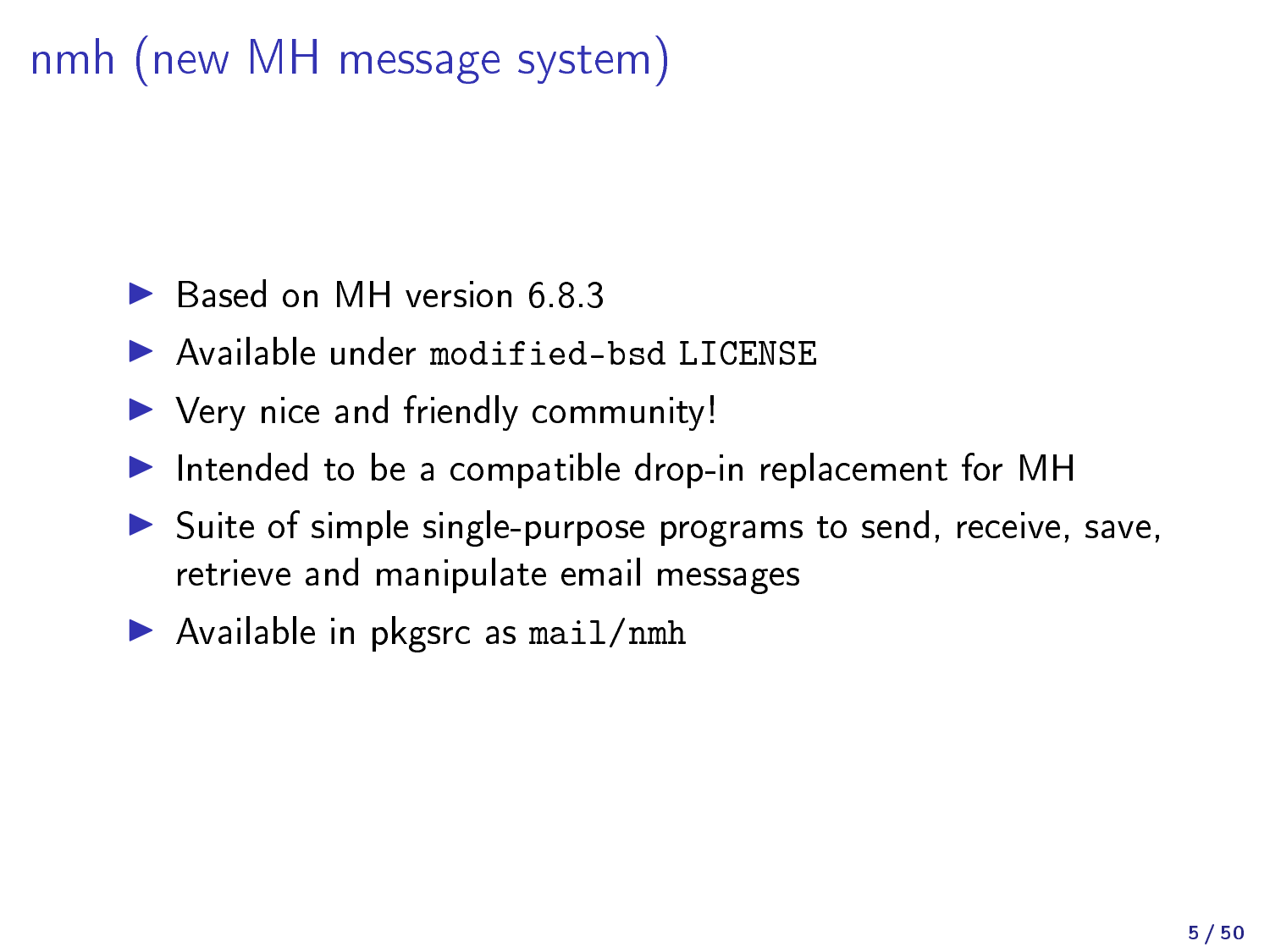## <span id="page-5-0"></span>nmh (new MH message system): MH mailbox format

- Every email message is just a file (e.g. 123) in a folder  $^1$  (e.g. pkgsrc-users)
- Most nmh commands operates on a folder (e.g. +pkgsrc-users) and a range of messages (e.g. 123)
- $\blacktriangleright$  Current folder can be omitted and is stored in the user's  $\texttt{context}$  ('mhpath +'/'mhparam context')<sup>2</sup>
- ▶ Current message can be omitted and is stored in folder mh-sequences file ('mhpath'/'mhparam mh-sequences')  $^3$
- Per-folder mh-sequences is also used to:
	- ▶ Special Unseen-Sequence to mark unread messages
	- $\blacktriangleright$  Mark a range of messages with a user defined sequence

 $\mathrm{^{1}A}$  directory in the file system

 ${}^{2}E$ .g. In  $\degree$ /Mail/.context: Current-Folder: pkgsrc-users

 $^3$ E.g. In  $\tilde{\phantom{a}}$ /Mail/pkgsrc-users/.mh\_sequences: cur:  $\phantom{3}$  123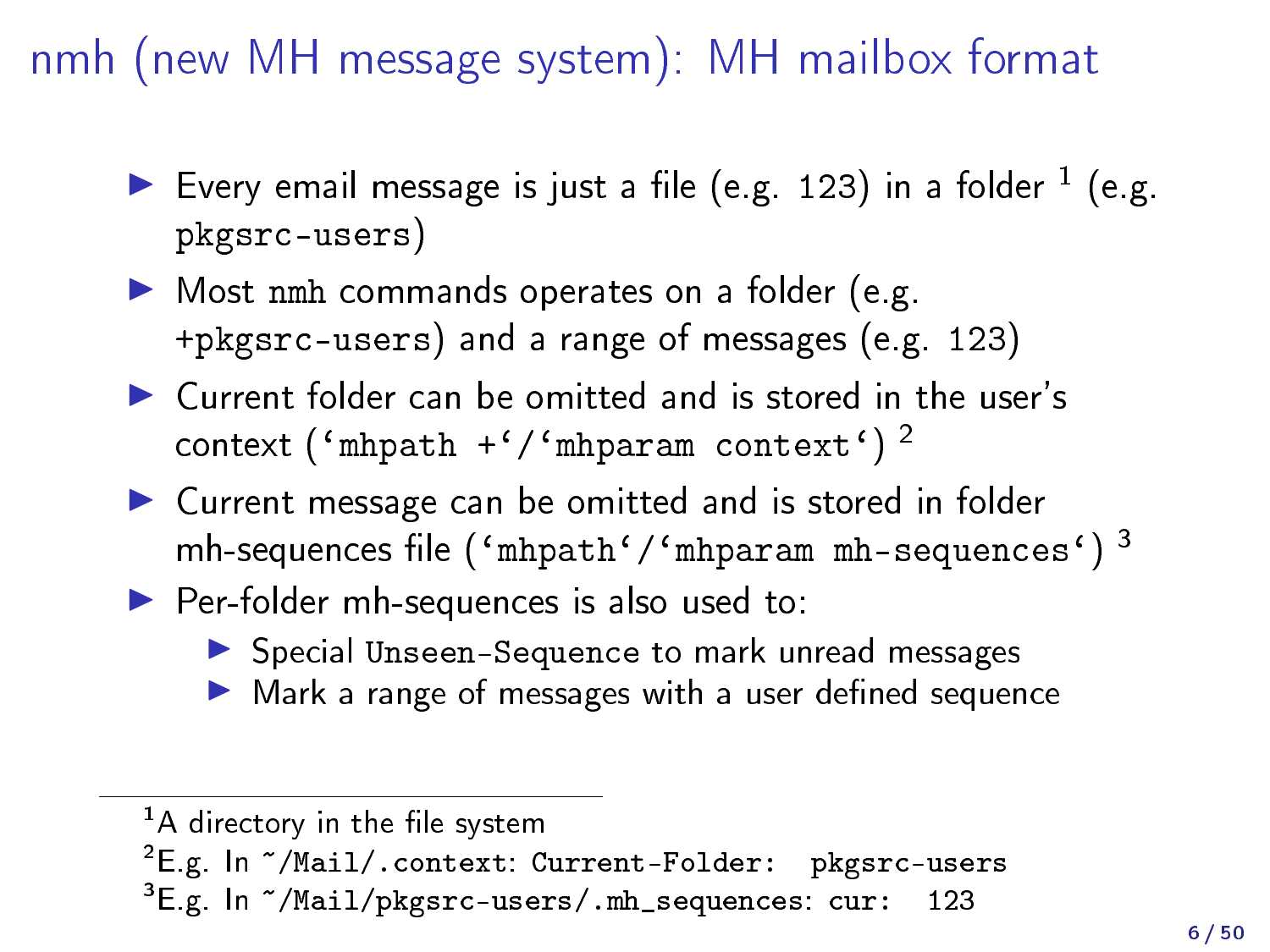# <span id="page-6-0"></span>Practical look of a subset of nmh commands

- scan produce a summary listing of nmh messages
- show display nmh messages
- prev show the previous nmh message
- next show the next nmh message
- folder set current nmh folder
	- new report on nmh folders with new messages
- fprev set current nmh folder to previous folder with new messages
- fnext set current nmh folder to next folder with new messages
- unseen scan any new messages in all nmh folders
	- pick search nmh messages
	- mark manipulate nmh message sequences
	- comp compose an nmh message
		- repl reply to an nmh message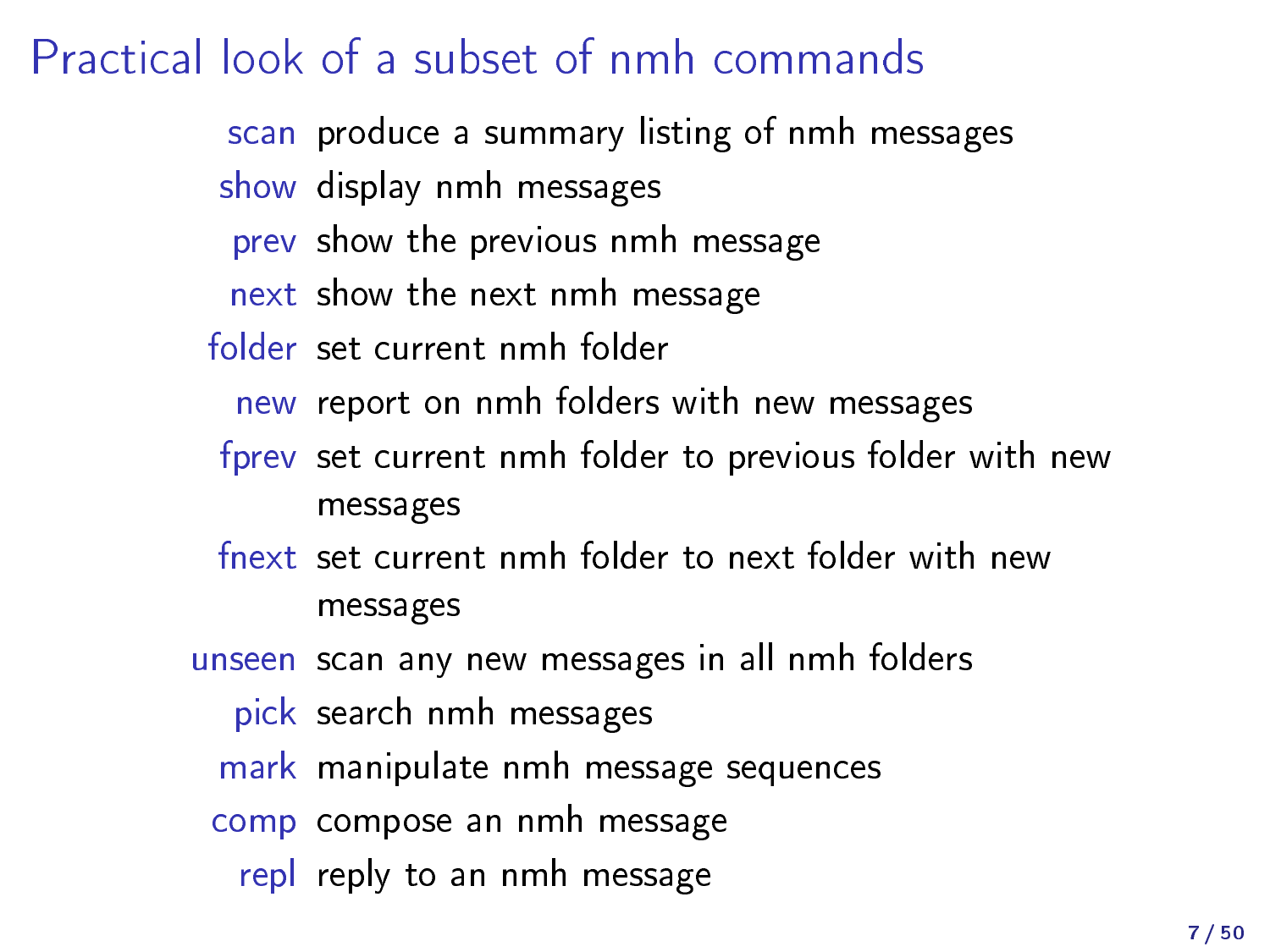Subset of nmh commands: scan

scan produces a one-line-per-message listing of the specified folder or messages. Each scan line contains the message number (name), the date, the "From:" field, the "Subject" field, and, if room allows, some of the body of the message.  $\gg$  <sup>4</sup>

scan [-help] [-version] [+folder] [msgs] [-clear | -noclear] [-form formatfile] [-format string] [-header | -noheader] [-width columns] [-reverse | -noreverse] [-file filename]

% scan +pkgsrc-changes last:5<br>N 68024 Jonathan Perkin T N 68024 Jonathan Perkin Thu Jun 28 15:16 CVS commit: pkgsrc/textproc/ruby-nokogiri N 68025 Takahiro Kambe Thu Jun 28 15:33 CVS commit: pkgsrc/security/py-acme<br>N 68026 Takahiro Kambe Thu Jun 28 15:34 CVS commit: pkgsrc/doc N 68026 Takahiro Kambe Thu Jun 28 15:34 CVS commit: pkgsrc/doc Thu Jun 28 15:45 CVS commit: pkgsrc/www/libwww >N 68028 Greg Troxel Thu Jun 28 19:00 CVS commit: pkgsrc/ham/rtl-sdr

 $4$ From scan $(1)$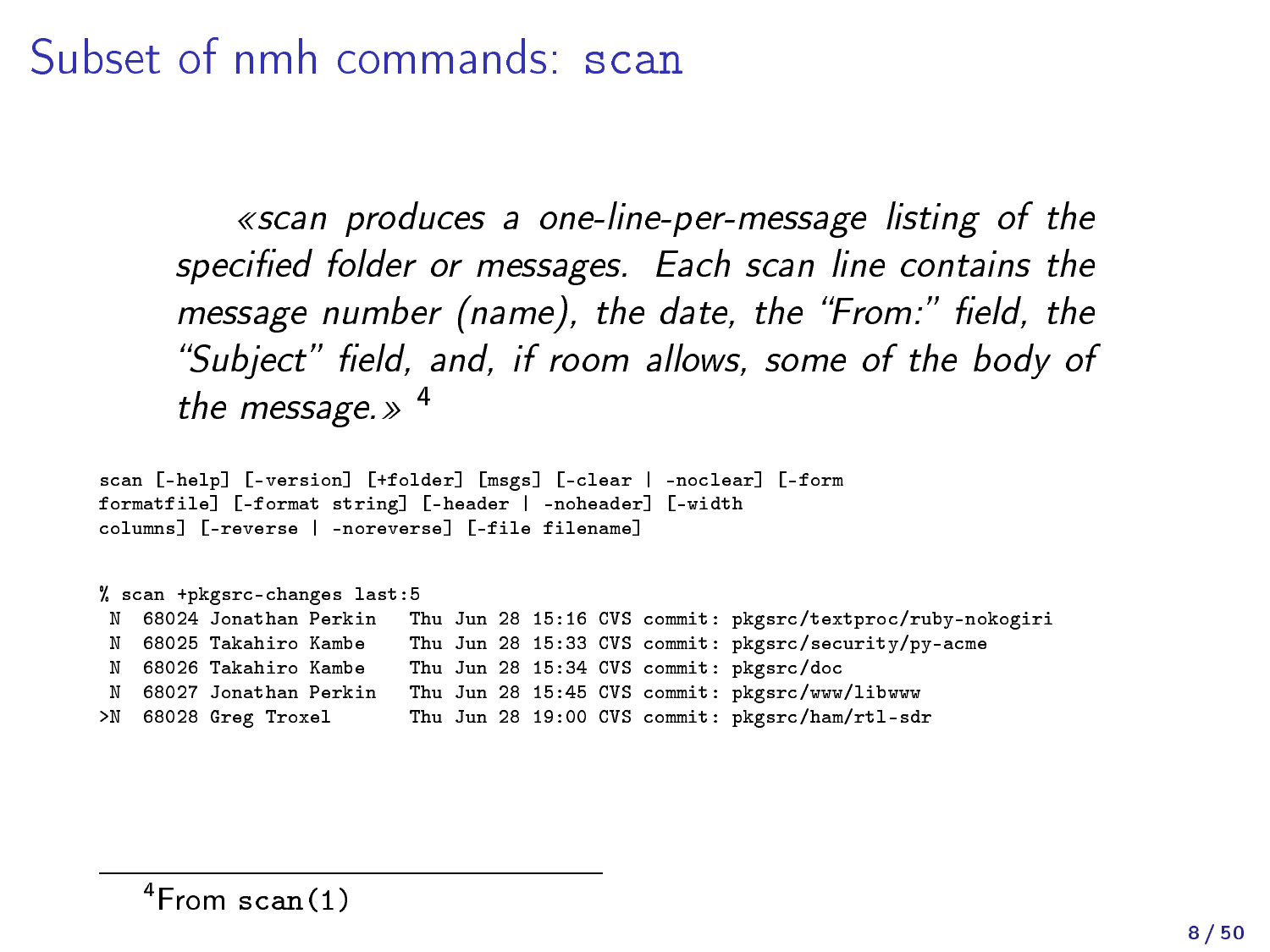Subset of nmh commands: show

«show lists each of the specified messages to the standard output (typically, the terminal).  $>$   $^5$ 

```
show [-help] [-version] [+folder] [msgs] [-draft] [-showproc program]
[-showmimeproc program] [-header | -noheader] [-checkmime |
-nocheckmime] [-concat | -noconcat] [switches for showproc or
showmimeproc]
```
% show +pkgsrc-users 6391 Date: Tue, 19 Jun 2018 16:20:24 +0200 pkgsrc-users%netbsd.org@localhost From: Thomas Merkel <tm%netbsd.org@localhost> Subject: pkgsrcCon 2018 in Berlin, 6.-8. July

Dear pkgsrc users and contributors.

```
this is a friendly reminder about the pkgsrcCon which takes place
in Berlin this year. If you like to present a talk, please send the
title, slot duration and brief description for the website to
pkgsrcCon2018@NetBSD.org.
[...]
```
 $5$ From show $(1)$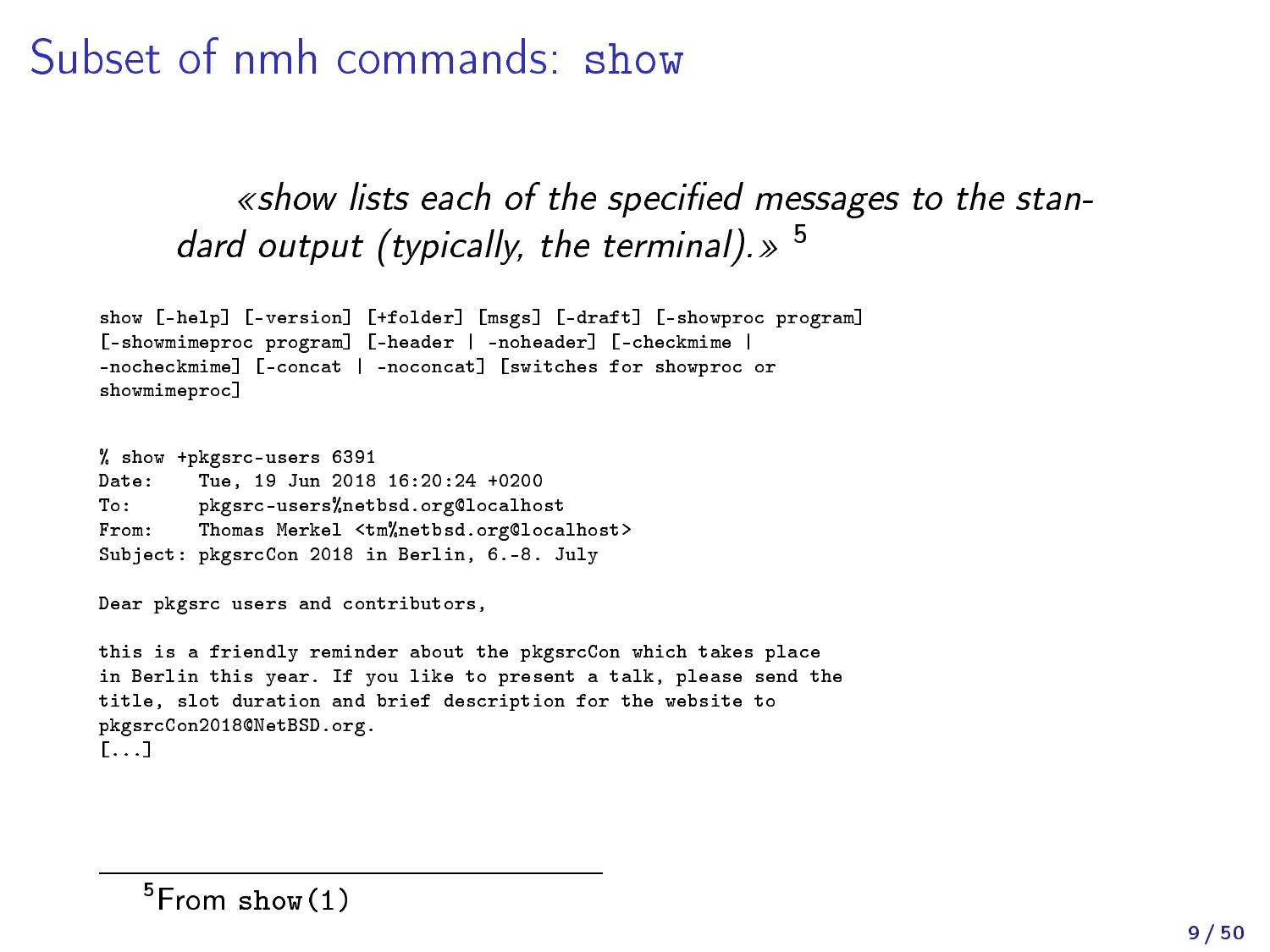### Subset of nmh commands: prev

« prev performs a show on the previous message in the specified (or current) folder. [...] This command is almost exactly equivalent to "show prev".  $\gg$  <sup>6</sup>

prev [-help] [-version] [+folder] [-showproc program] [-showmimeproc program] [-header | -noheader] [-checkmime | -nocheckmime] [switches for showproc or showmimeproc]

 $6$ From prev $(1)$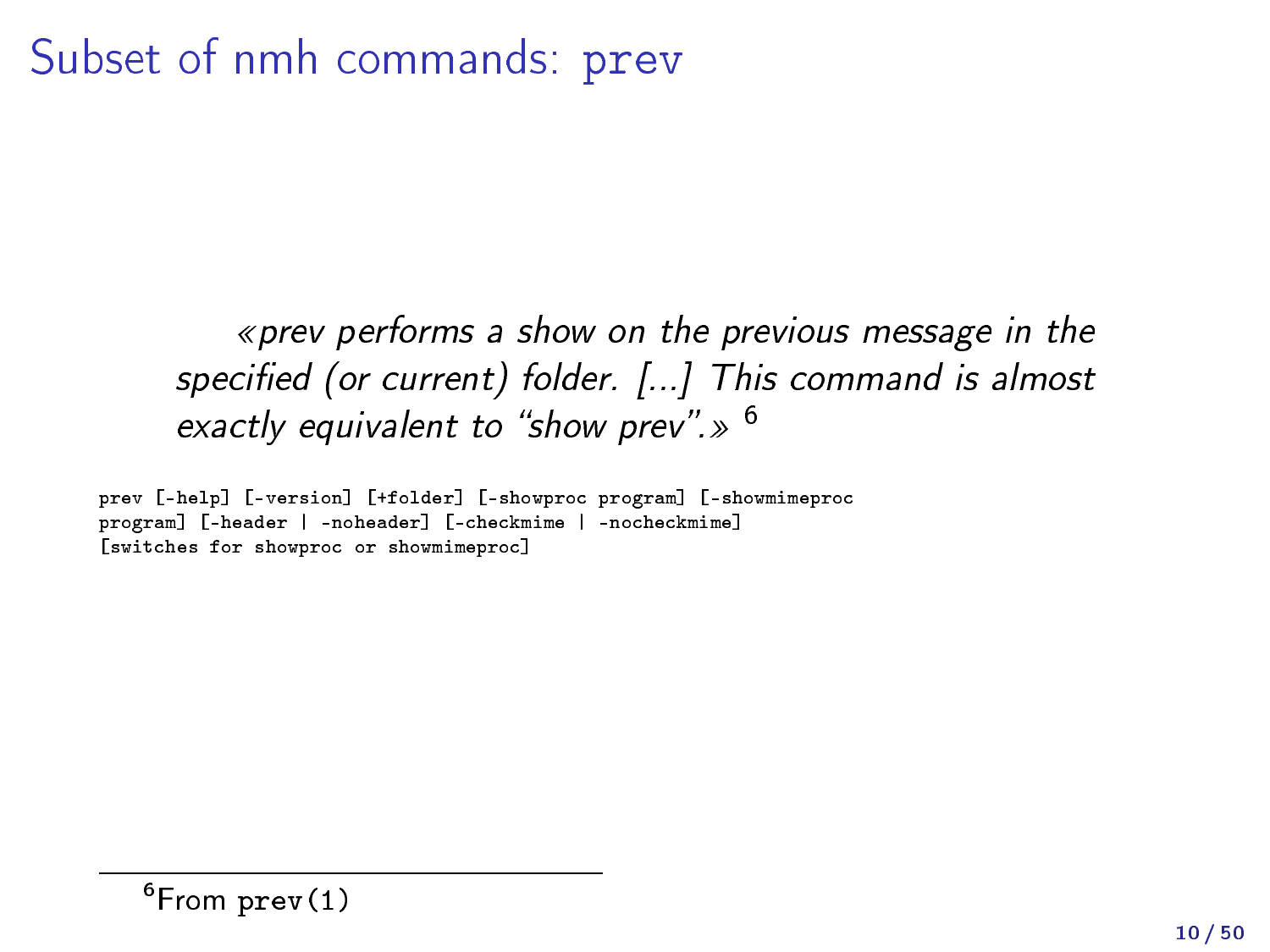#### Subset of nmh commands: next

next performs a show on the next message in the specified (or current) folder.  $[...]$  This command is almost exactly equivalent to "show next".»<sup>7</sup>

next [-help] [-version] [+folder] [-showproc program] [-showmimeproc program] [-header | -noheader] [-checkmime | -nocheckmime] [switches for showproc or showmimeproc]

 $7$ From next $(1)$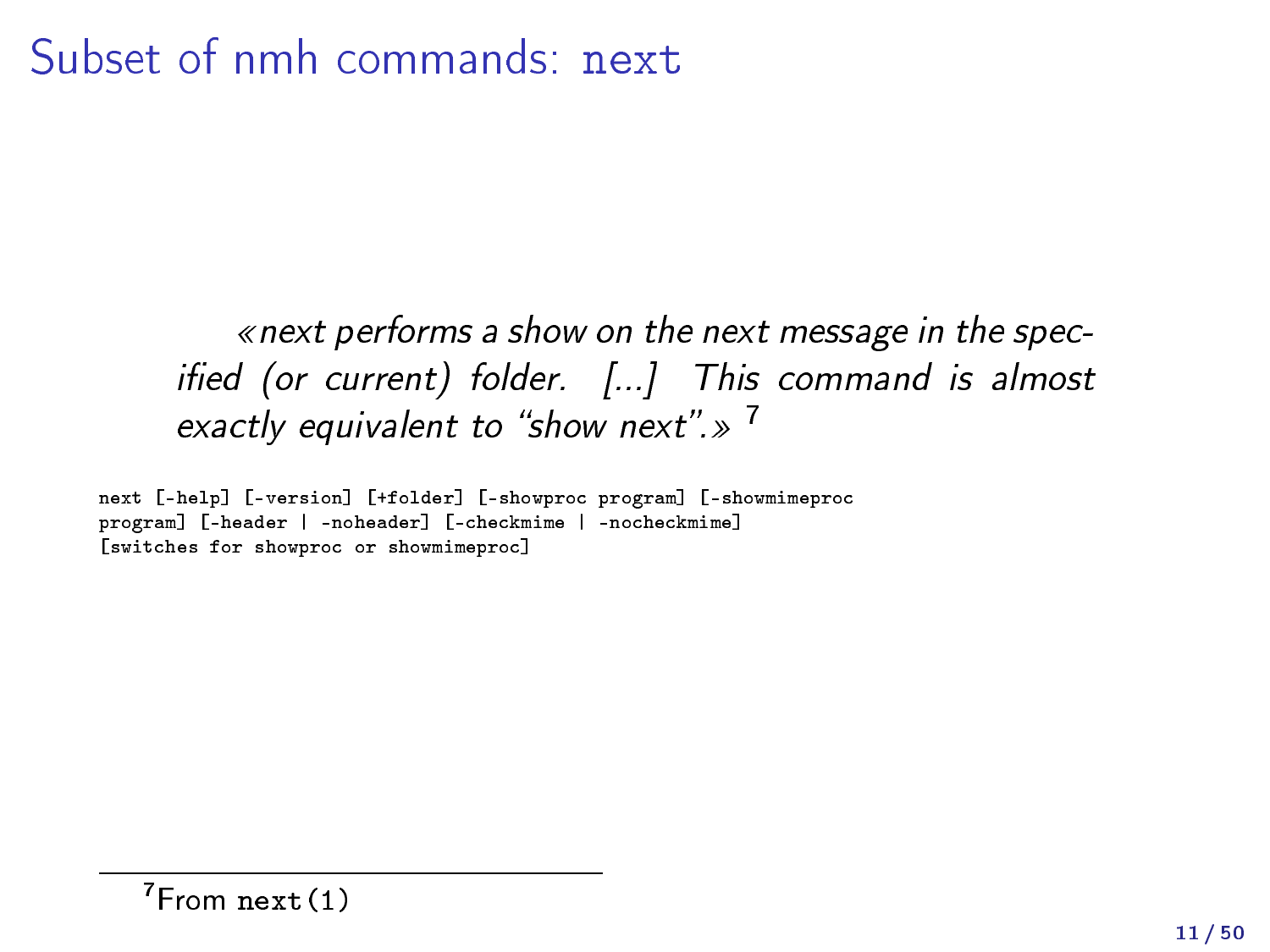#### Subset of nmh commands: folder

When folder is given the -print switch (the default), it lists: the current folder, the number of messages in it and their range (low-high), the folder's current message, and an indication of extra files, if any.  $\gg$   $^8$ 

```
folder [-help] [-version] [+folder] [msg] [-all | -noall] [-create |
-nocreate] [-fast | -nofast] [-header | -noheader] [-recurse |
-norecurse] [-total | -nototal] [-list | -nolist] [-push | -pop]
[-pack | -nopack] [-print] [-verbose | -noverbose]
folders is equivalent to folder -all
% folder
pkgsrc-changes+ has 68011 messages (1-68030); cur=68028.
% folder -fast
pkgsrc-changes
% folder -all<br>FOLDER
                                  # MESSAGES RANGE : CUR (OTHERS)
[...]<br>pkgsrc-bugs
pkgsrc-bugs has 9378 messages ( 1- 9379); cur= 9379.
                           has 5204 messages ( 1- 5204); cur= 5204.
pkgsrc-changes+ has 68011 messages ( 1-68031); cur=68030.
[...]
```
TOTAL = 363611 messages in 144 folders.

 $8$ From folder $(1)$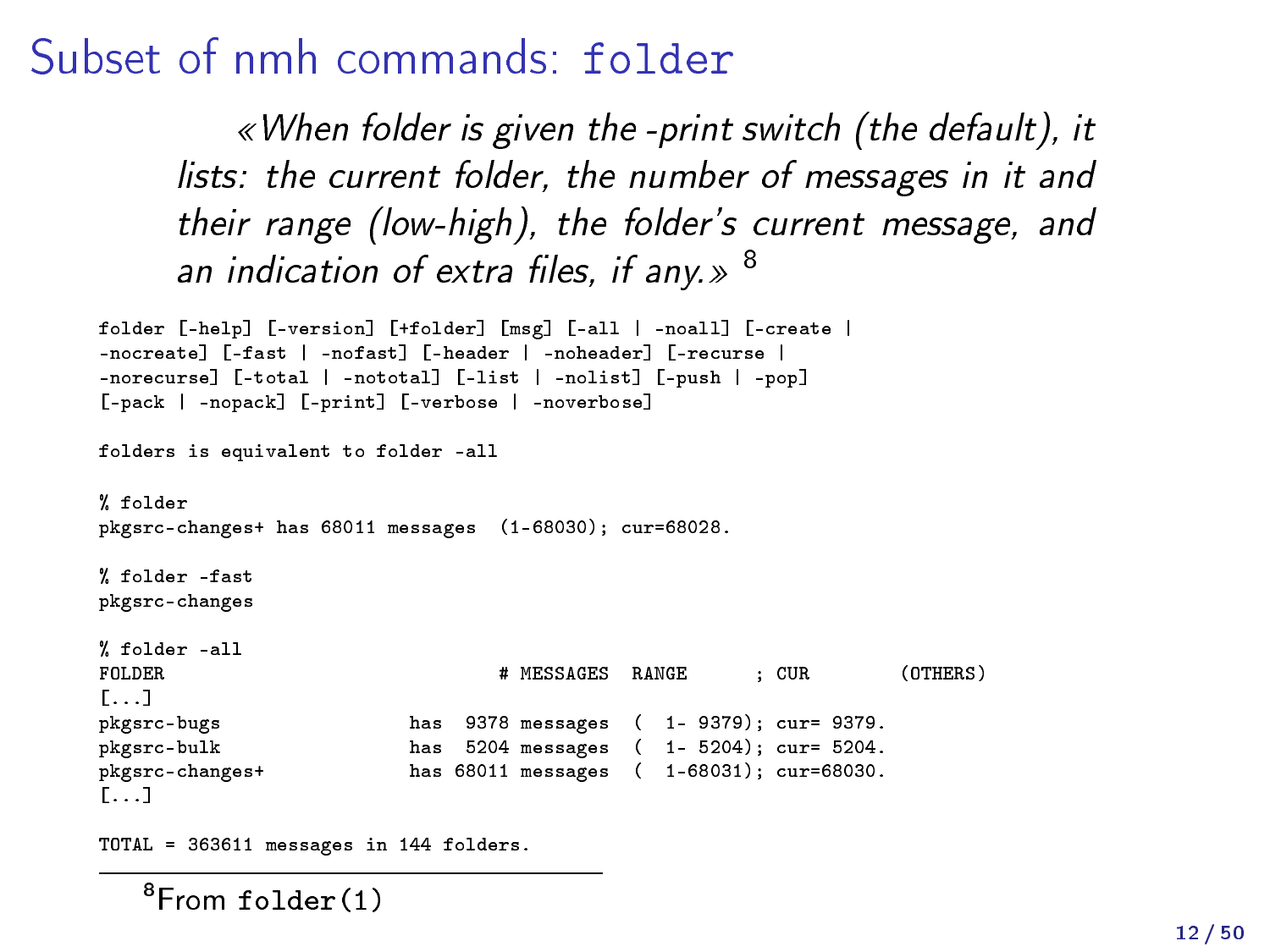#### Subset of nmh commands: new

new, in its default mode, produces a one-line-perfolder listing of all folders which contain messages in the specified sequences, or in the sequence(s) listed in the profile entry "Unseen-Sequence". Each line consists of the folder name, the total number of messages in the specified sequences, and a list of messages derived from the .mh sequence file.  $\gg$   $9$ 

new [-help] [-version] [sequences] [-mode mode] [-folders foldersfile] fnext is equivalent to new -mode fnext fprev is equivalent to new -mode fprev unseen is equivalent to new -mode unseen % new

| 1. | 40500       |
|----|-------------|
|    | 68029-68030 |
| 1. | 10349       |
| 4  |             |
|    |             |

 $9$ From new $(1)$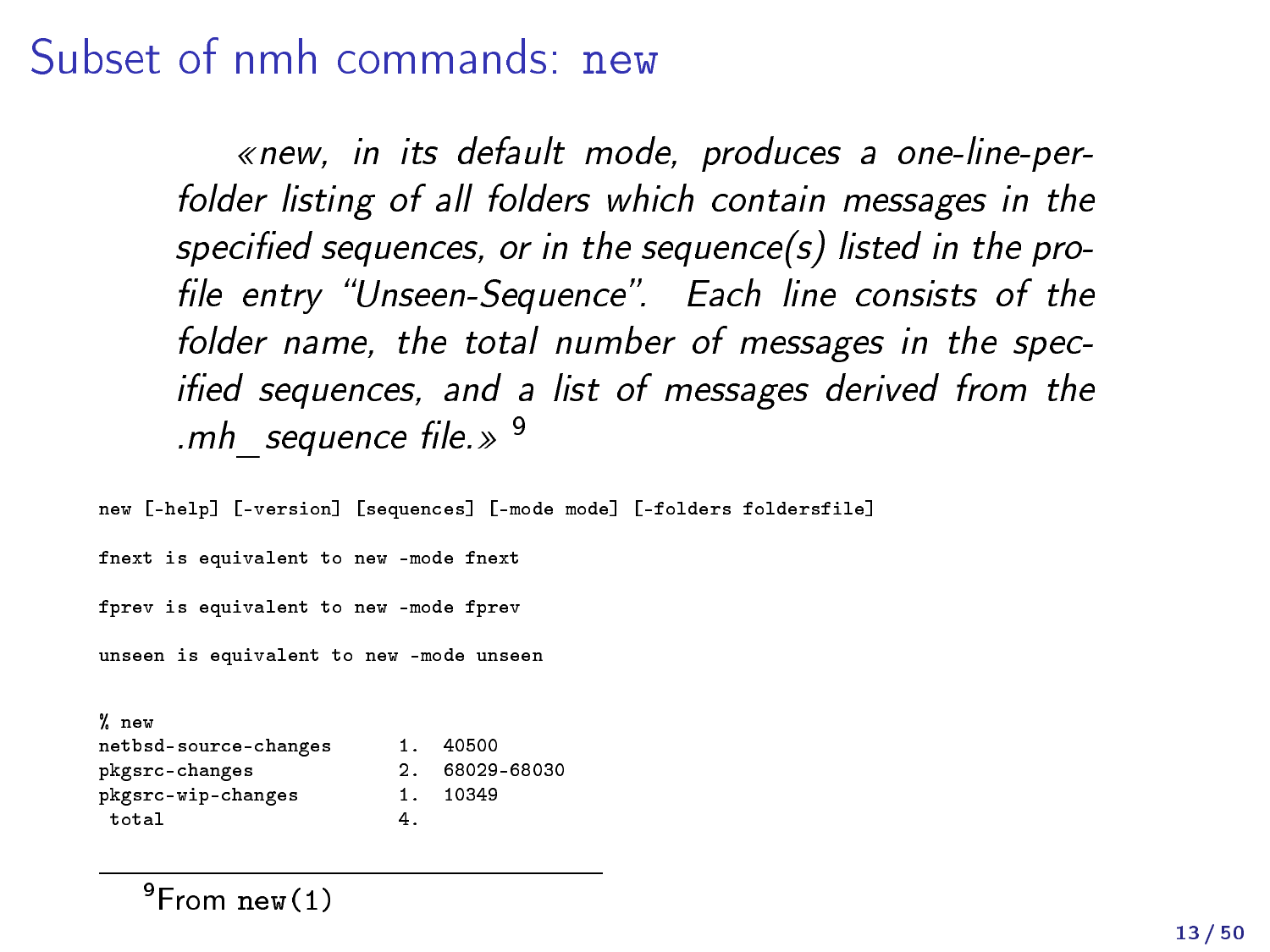Subset of nmh commands: fprev

#### $\ll$  In fnext and fprev modes, new changes to the next or previous matching folder, respectively. $>$  10

new [-help] [-version] [sequences] [-mode mode] [-folders foldersfile]

fnext is equivalent to new -mode fnext

fprev is equivalent to new -mode fprev

unseen is equivalent to new -mode unseen

% fprev netbsd-source-changes 40500

% fprev pkgsrc-changes 68029-68030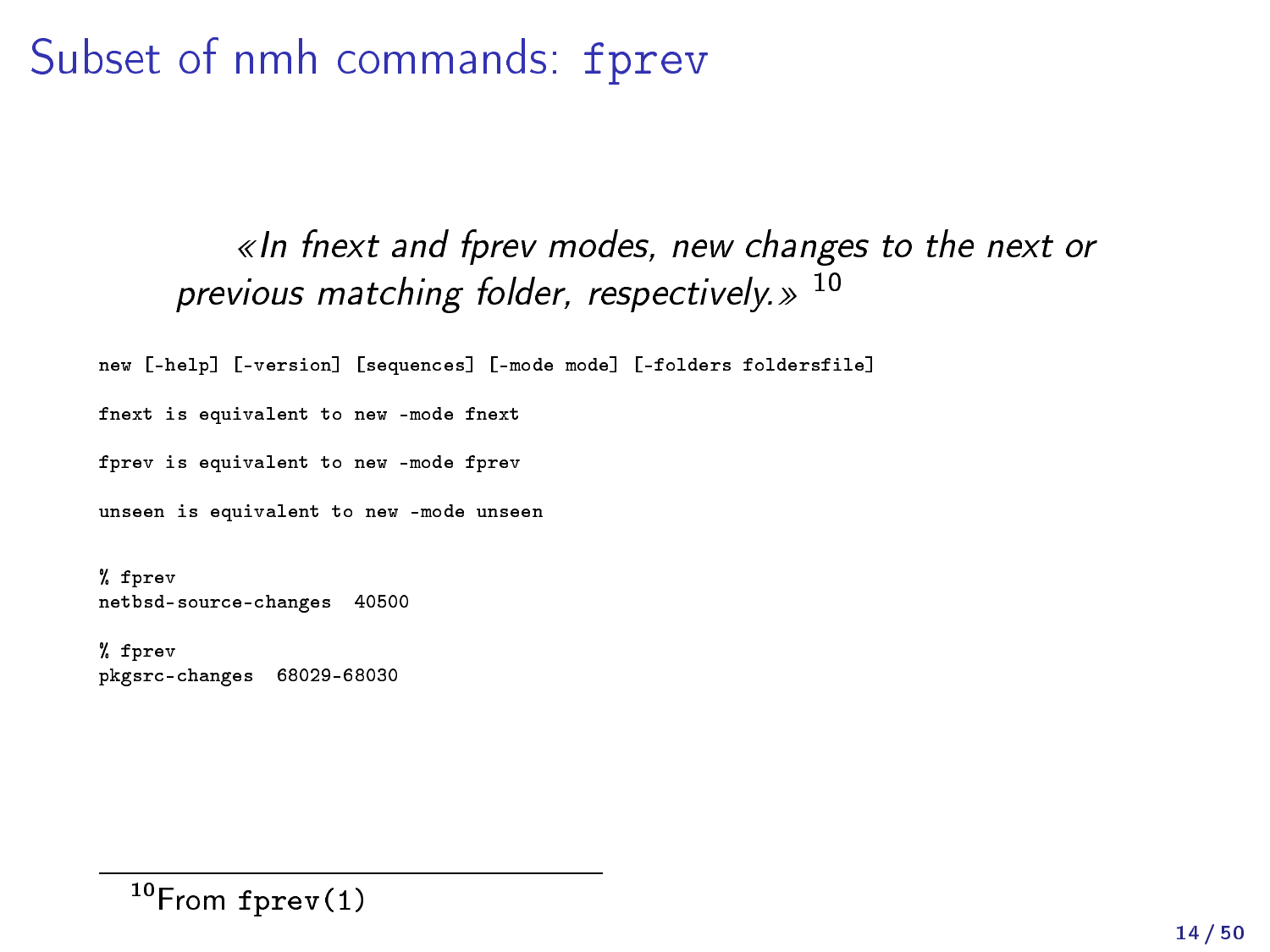Subset of nmh commands: fnext

#### $\ll$  In fnext and fprev modes, new changes to the next or previous matching folder, respectively. $\gg$   $^{11}$

new [-help] [-version] [sequences] [-mode mode] [-folders foldersfile]

fnext is equivalent to new -mode fnext

fprev is equivalent to new -mode fprev

unseen is equivalent to new -mode unseen

% fnext pkgsrc-changes 68029-68030

% fnext pkgsrc-wip-changes 10349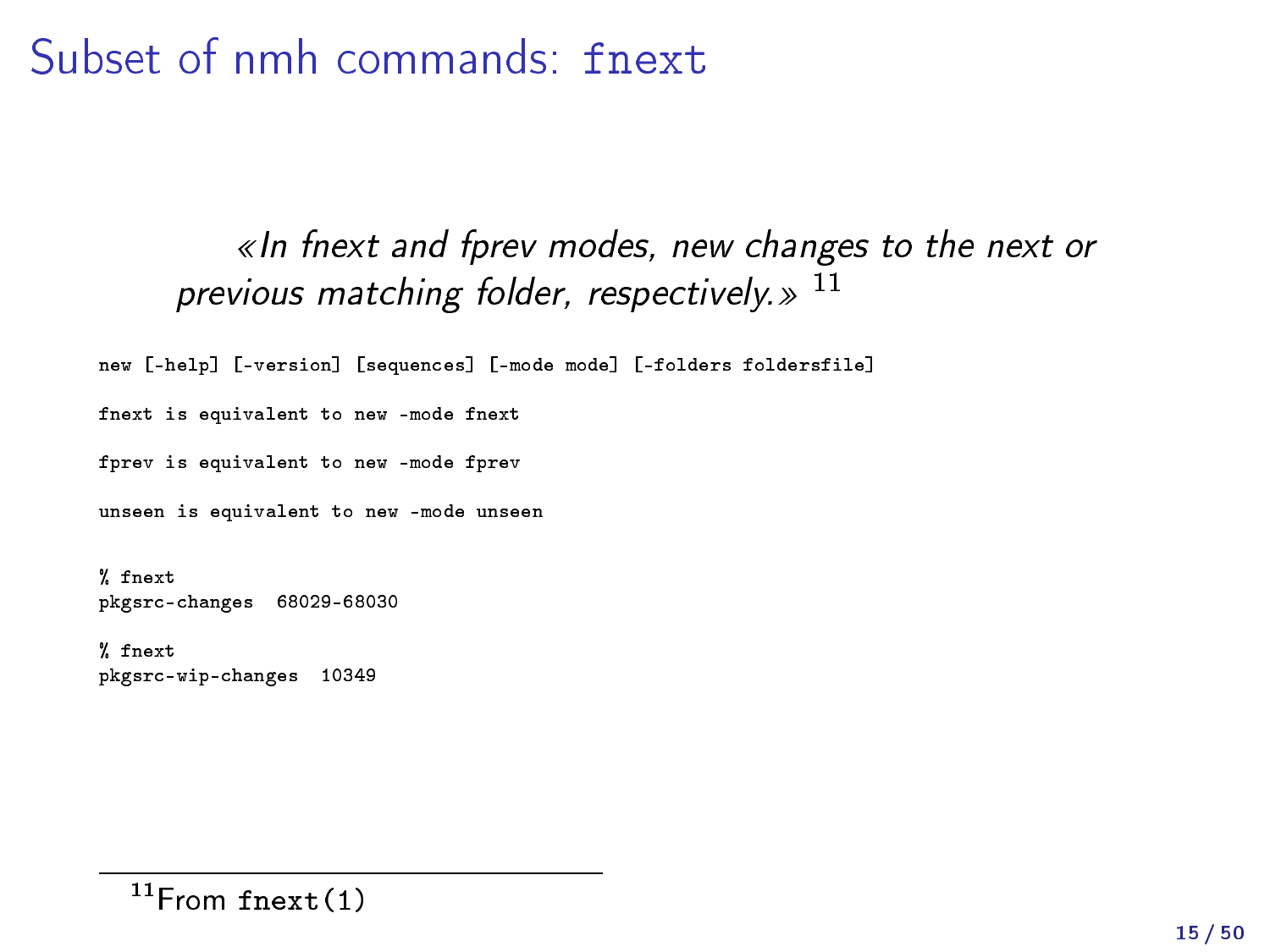#### Subset of nmh commands: unseen

#### $\ll$ In unseen mode, new executes scan sequences for each matching folder.  $\gg$   $^{12}$

```
new [-help] [-version] [sequences] [-mode mode] [-folders foldersfile]
```
fnext is equivalent to new -mode fnext

fprev is equivalent to new -mode fprev

unseen is equivalent to new -mode unseen

% unseen

```
1 unseen messages in netbsd-source-changes
N 40500 Kamil Rytarowski Fri Jun 29 11:33 CVS commit: src
```

```
2 unseen messages in pkgsrc-changes
N 68029 Jonathan Perkin Fri Jun 29 11:27 CVS commit: pkgsrc/pkgtools/pkgin
N 68030 Jonathan Perkin Fri Jun 29 11:28 CVS commit: pkgsrc/doc
```

```
1 unseen messages in pkgsrc-wip-changes
N 10349 Havard Eidnes Tue Jun 26 22:42 Do away with use of pip in setup.py.
```

```
12From unseen(1)
```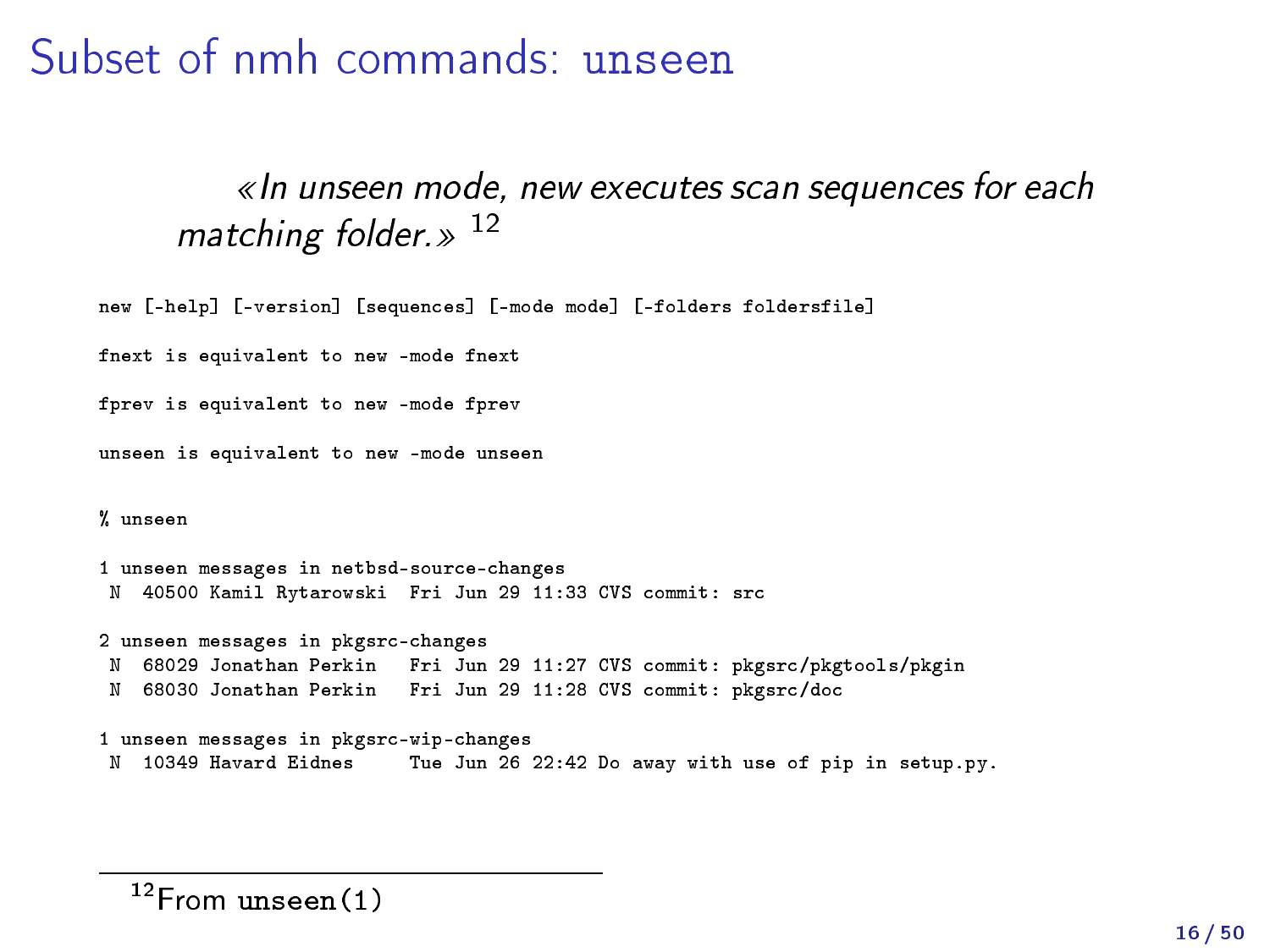#### Subset of nmh commands: pick

pick searches within a folder for messages with the specified contents, and then identifies those messages. Two types of search primitives are available: pattern matching and date constraint operations. $\gg$   $^{13}$ 

```
pick [-help] [-version] [+folder] [msgs] [-reverse ...] [-and ...] [-or
...] [-not ...] [-lbrace ... -rbrace] [--component pattern] [-cc
pattern] [-date pattern] [-from pattern] [-search pattern]
[-subject pattern] [-to pattern] [-after date] [-before date]
[-datefield field] [-sequence name ...] [-nosequence] [-public |
-nopublic] [-zero | -nozero] [-list | -nolist] [-debug]
% pick -search 'CVE-' +pkgsrc-changes last:150
67887
67990
67992
68015
68019
% scan 'pick -search 'CVE-' +pkgsrc-changes last:150°<br>N 67887 Thomas Klausner - Sun Jun 24 10:16 CVS comm
                             Sun Jun 24 10:16 CVS commit: pkgsrc/graphics/GraphicsMagick
N 67990 Maya Rashish Tue Jun 26 21:49 CVS commit: pkgsrc/www/firefox52
  N 67992 Maya Rashish Tue Jun 26 23:29 CVS commit: pkgsrc/www/seamonkey
N 68015 Ryo ONODERA Thu Jun 28 13:52 CVS commit: pkgsrc/www/firefox
N 68019 Ryo ONODERA Thu Jun 28 14:04 CVS commit: pkgsrc/www/firefox60
```
 $13$ From pick $(1)$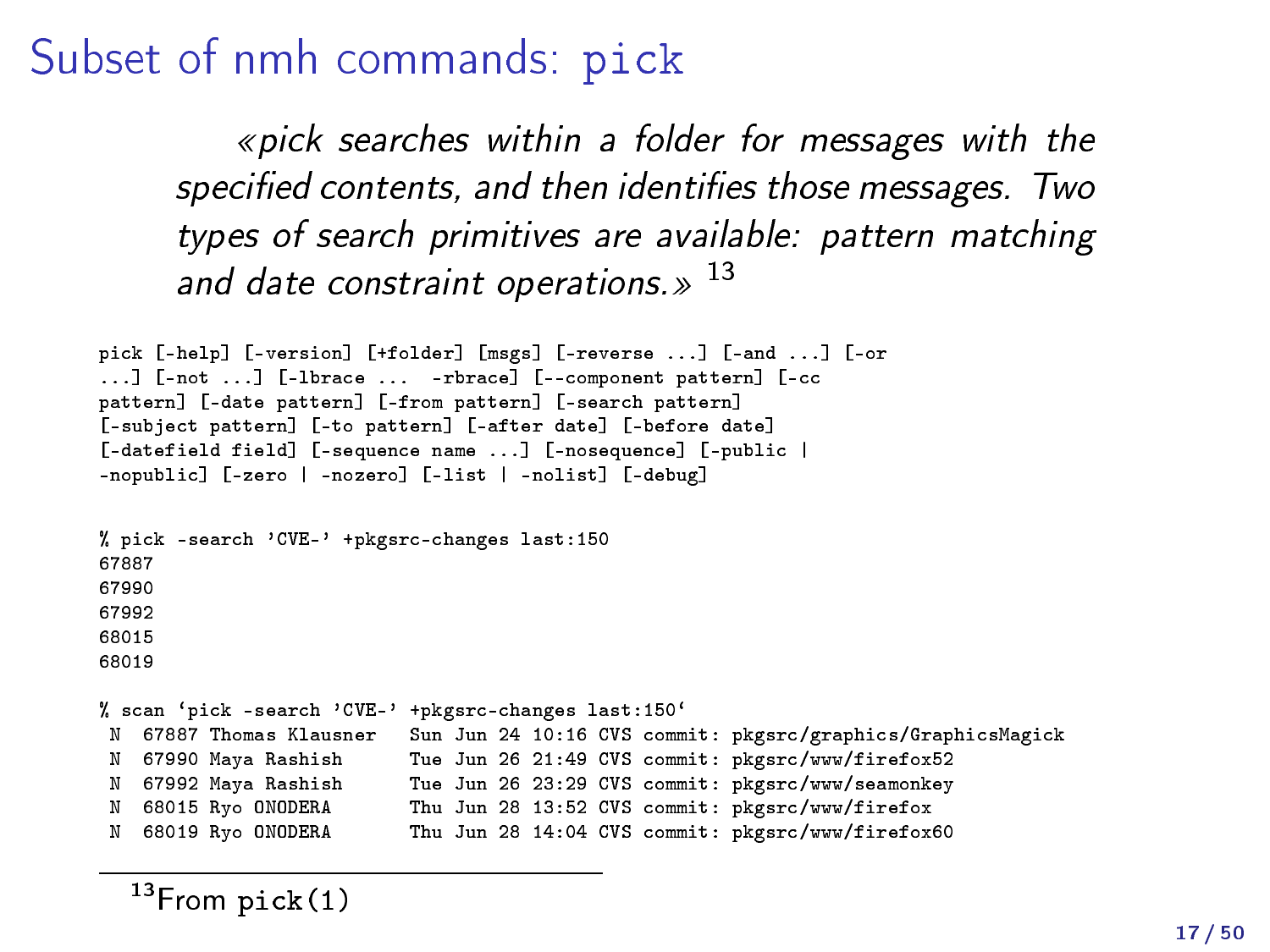Subset of nmh commands: mark

The mark command manipulates message sequences by adding or deleting message numbers from folder-specific message sequences, or by listing those sequences and messages.  $\gg$  14

mark [-help] [-version] [+folder] [msgs] [-sequence name ...] [-add | -delete] [-list] [-public | -nopublic] [-zero | -nozero] % scan 'pick -from maya -and -search 'CVE-' +pkgsrc-changes last:150'<br>N 67990 Mava Rashish Tue Jun 26 21:49 CVS commit: pkgsrc/www/f N 67990 Maya Rashish Tue Jun 26 21:49 CVS commit: pkgsrc/www/firefox52 Tue Jun 26 23:29 CVS commit: pkgsrc/www/seamonkey % mark -sequence needspullup `pick -from maya -and -search 'CVE-' +pkgsrc-changes last:150` % scan needspullup N 67990 Maya Rashish Tue Jun 26 21:49 CVS commit: pkgsrc/www/firefox52 Tue Jun 26 23:29 CVS commit: pkgsrc/www/seamonkey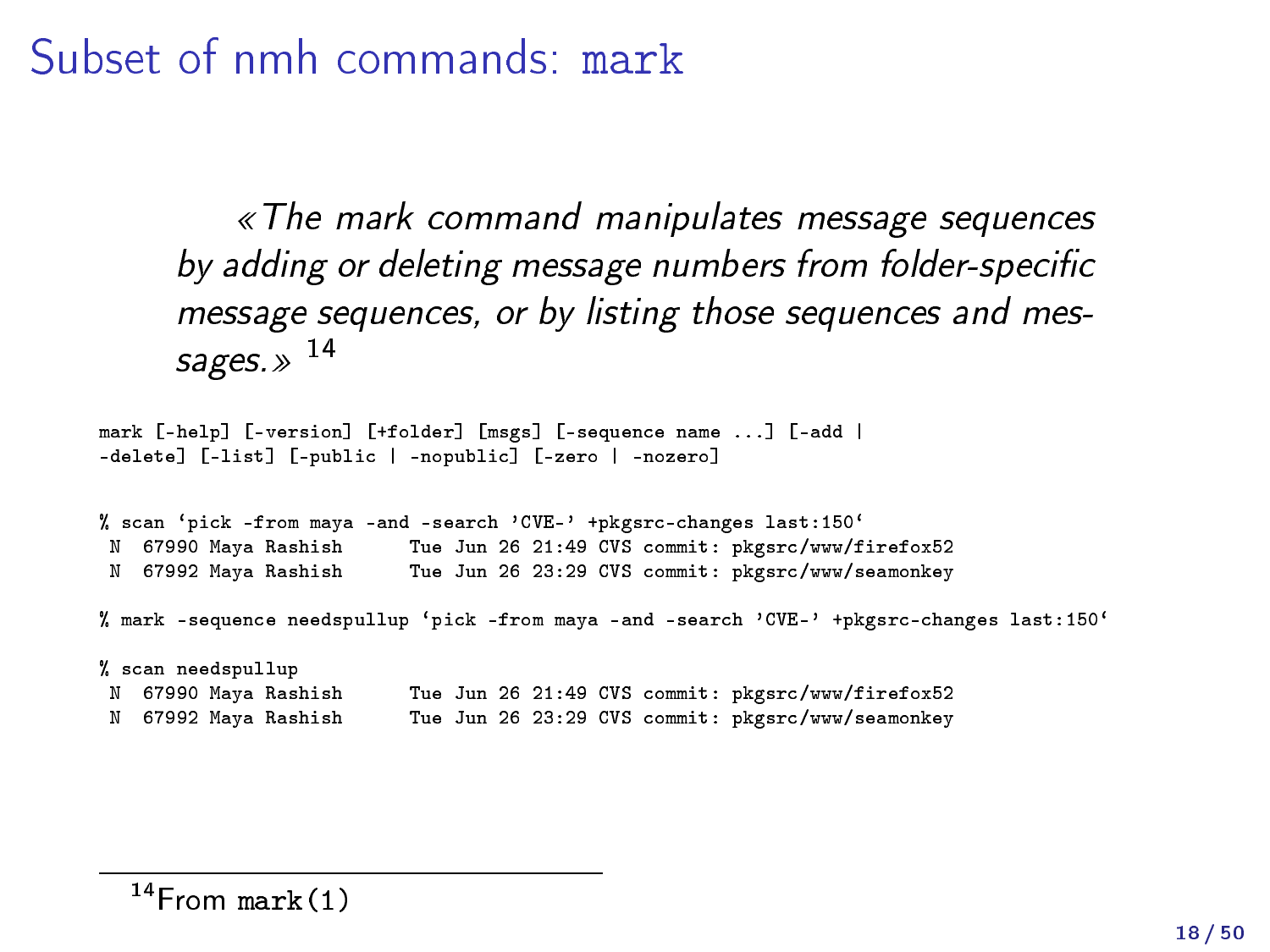<span id="page-18-0"></span>pkgsrc Security Team tasks and workflow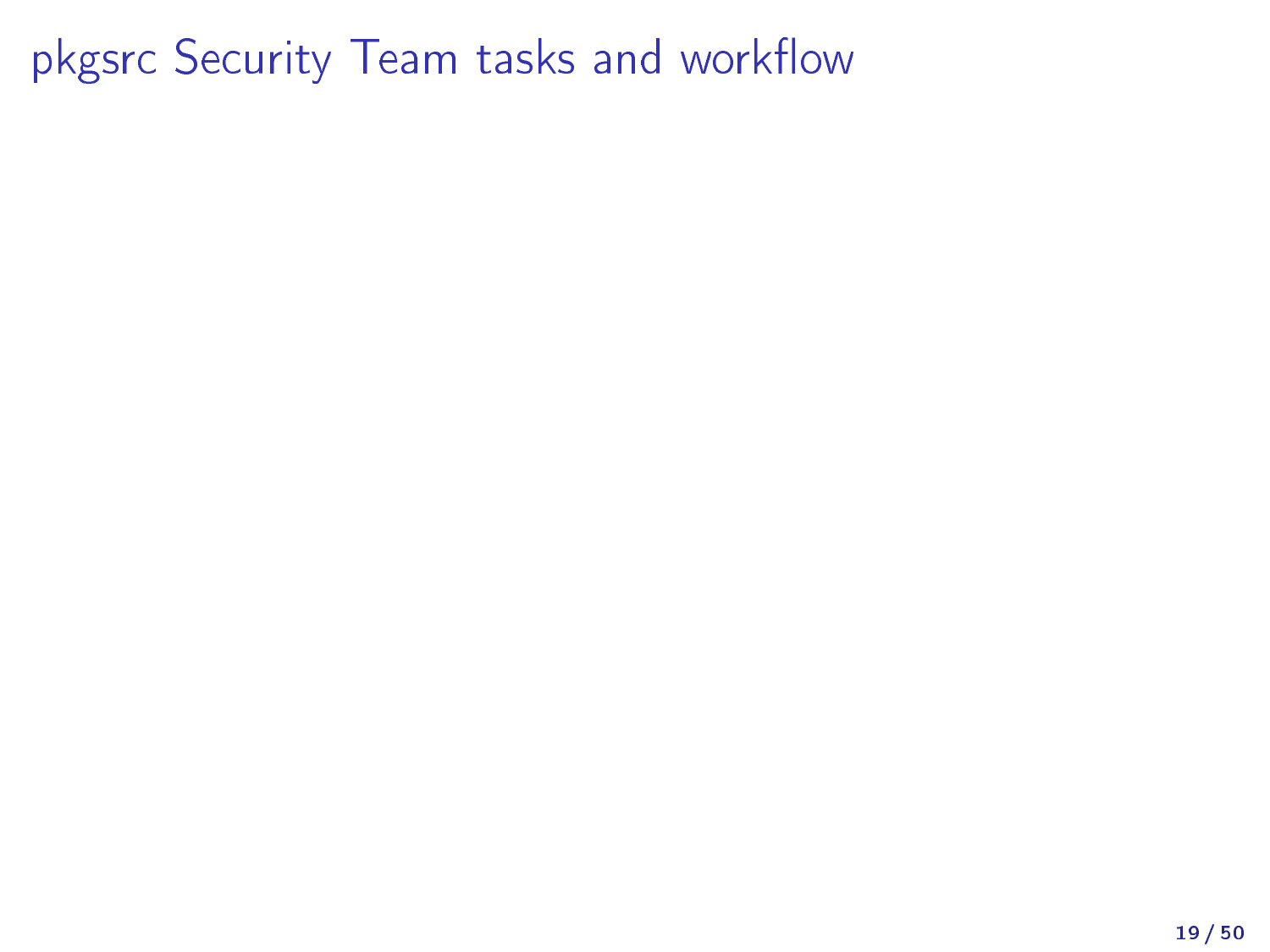<span id="page-19-0"></span>The mission of pkgsrc Security Team is:

- $\blacktriangleright$  ensure that packages in pkgsrc are safe
- $\triangleright$  be sure pkgsrc users are aware of the known vulnerabilities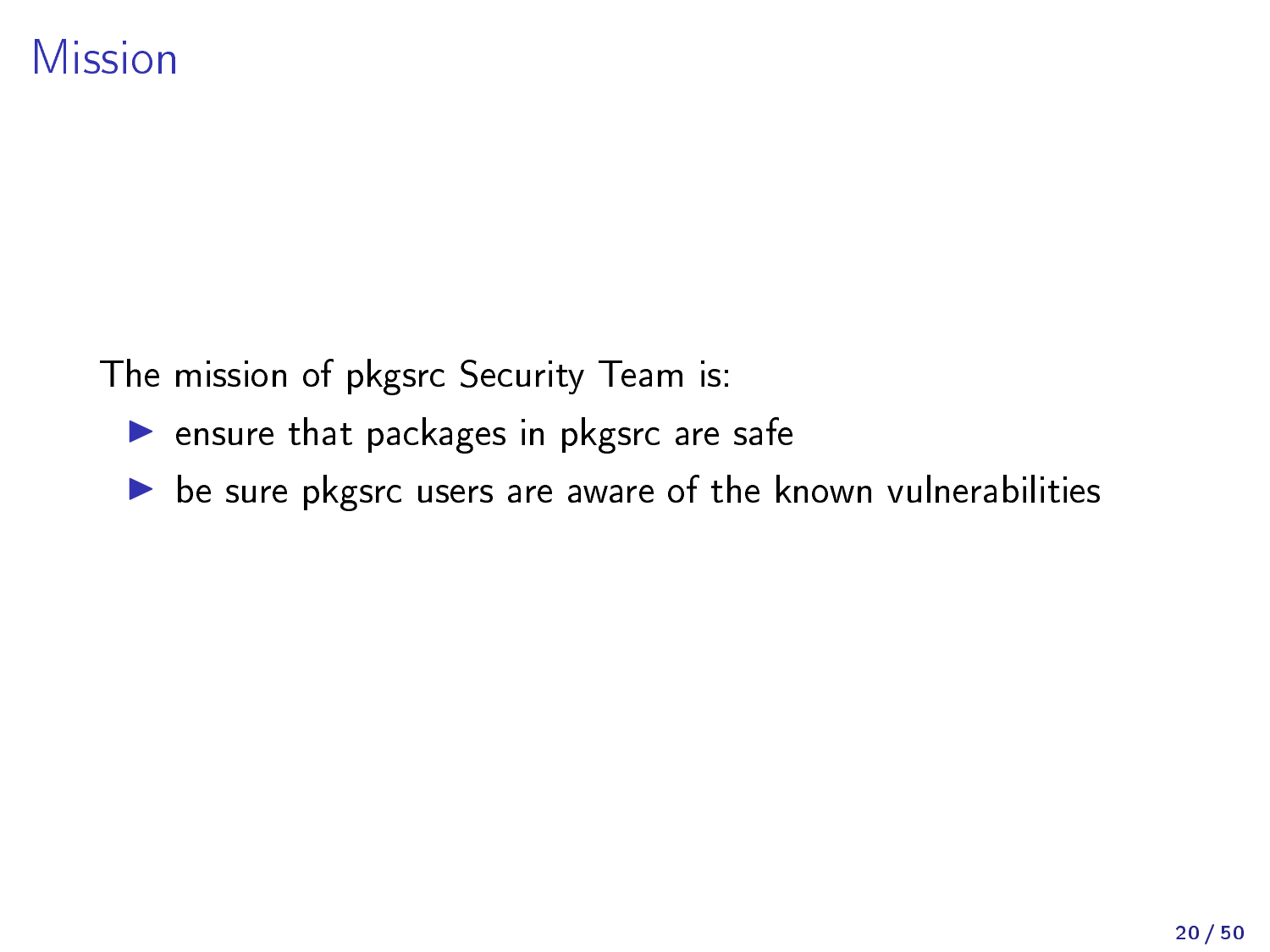## Who?

Current members of pkgsrc-security@ are:

- ▶ Alistair G. Crooks (<agc>)
- ▶ Daniel Horecki (<morr>)
- $\blacktriangleright$  Thomas Klausner (<wiz>)
- ▶ Tobias Nygren (<tnn>)
- ▶ Ryo ONODERA (<ryoon>)
- **Fredrik Pettai (<pettai>)**
- $\blacktriangleright$  Jörg Sonnenberger (<joerg>)
- ▶ Leonardo Taccari (<leot>)
- ▶ Tim Zingelman (<tez>)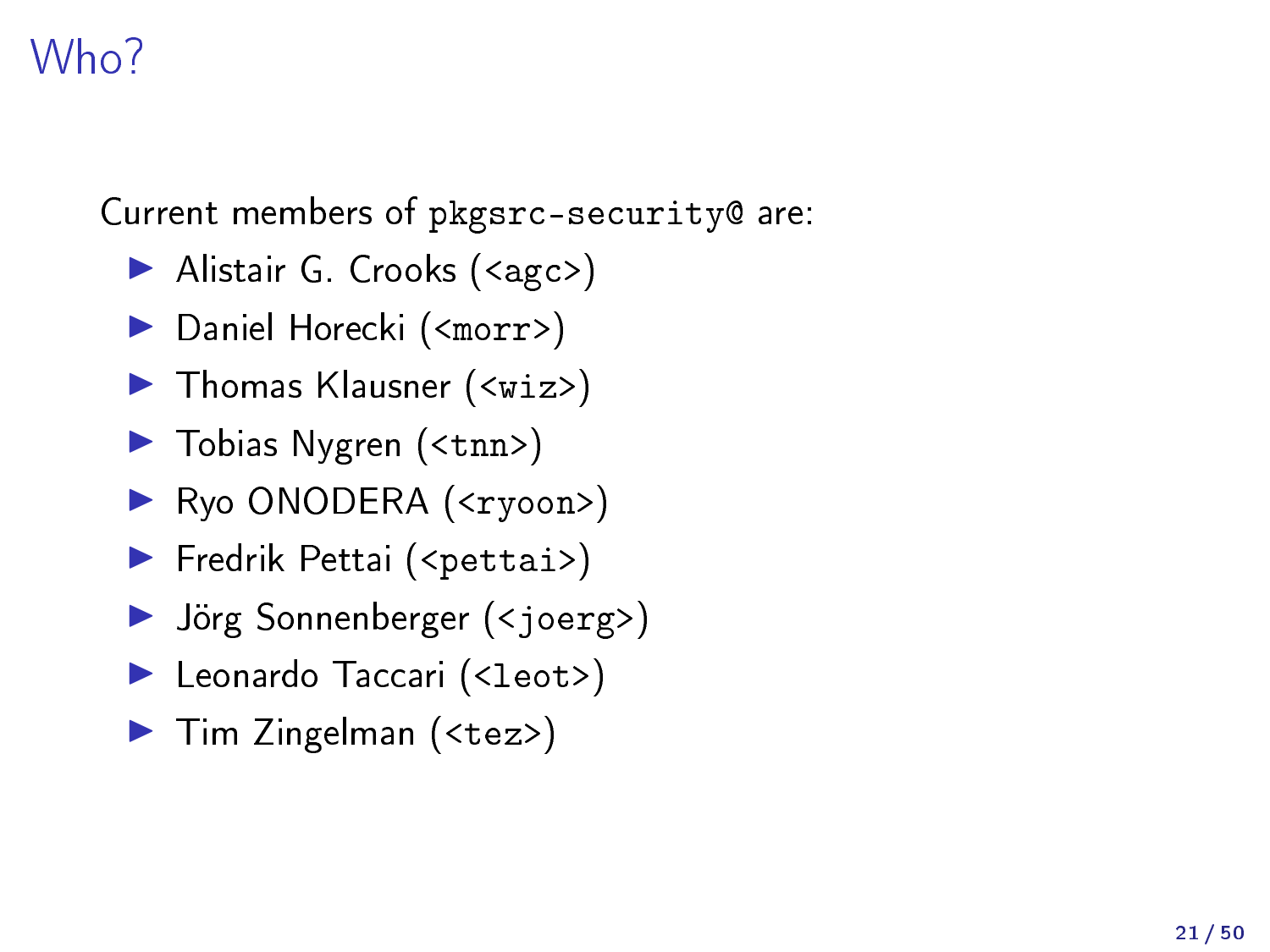# <span id="page-21-0"></span>pkgsrc-security@ rotation list

Daniel Horecki <morr>, Tobias Nygren <tnn>, Ryo ONODERA <ryoon> and Leonardo Taccari <leot> are in the pkgsrc-security@ rotation list.

- ▶ Each person is 'on' from Tuesday till Monday (once every 4 weeks)
- $\blacktriangleright$  Ensure that all tickets get handled ASAP
	- $\blacktriangleright$  reject the ones not affecting pkgsrc
	- $\blacktriangleright$  add entries to pkg-vulnerabilities
	- $\triangleright$  inform the MAINTAINER (if any)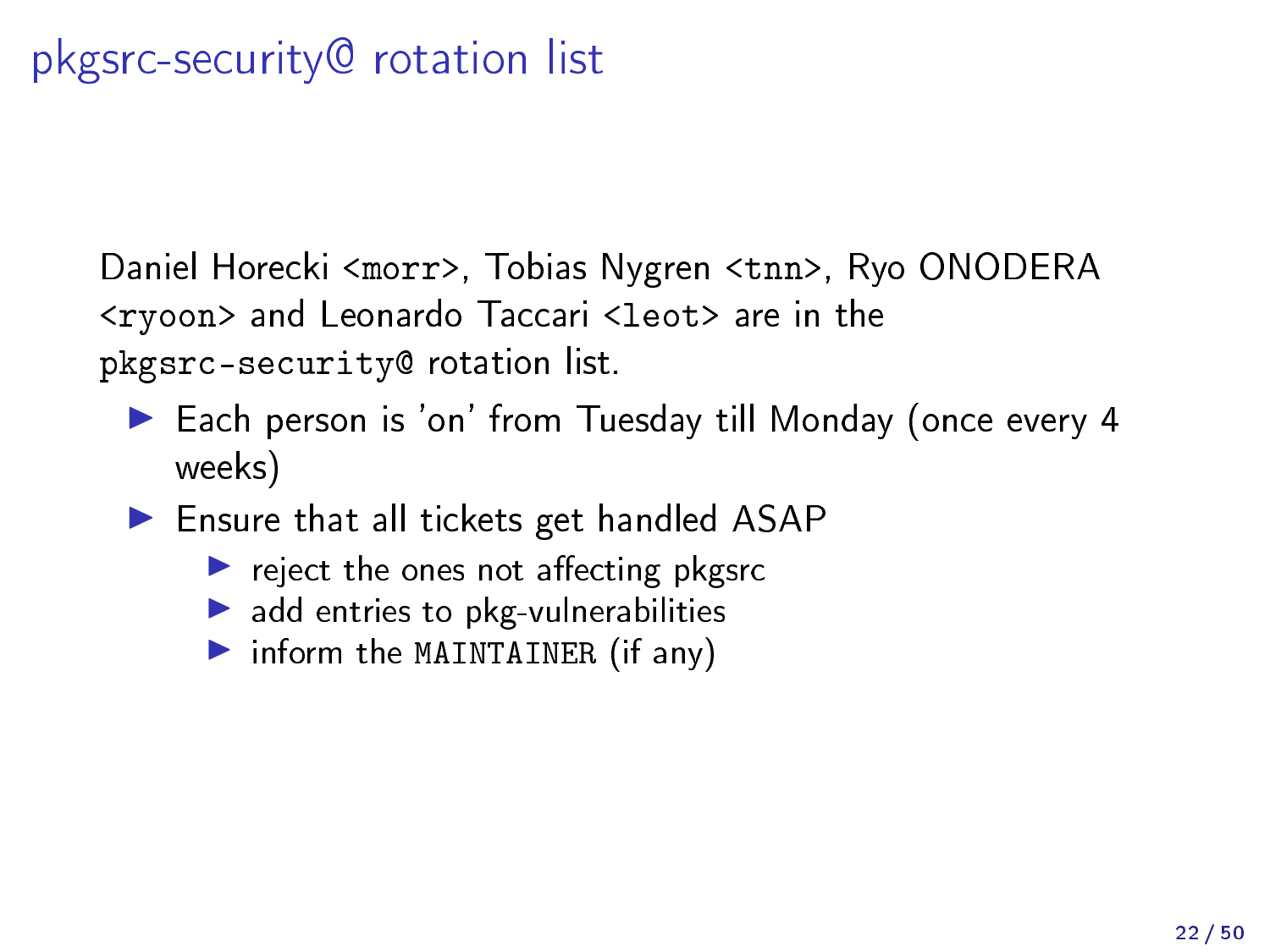# <span id="page-22-0"></span>RT tickets and the pkgsrc-security queue

- $\blacktriangleright$  Each vulnerability is handled via RT (Request Tracker) ticketing system
- ▶ Public security feeds/MLs (e.g. NIST for CVEs) create new tickets on RT
- $\blacktriangleright$  Every new ticket and/or RT comments are also received by pkgsrc-security@ (as emails)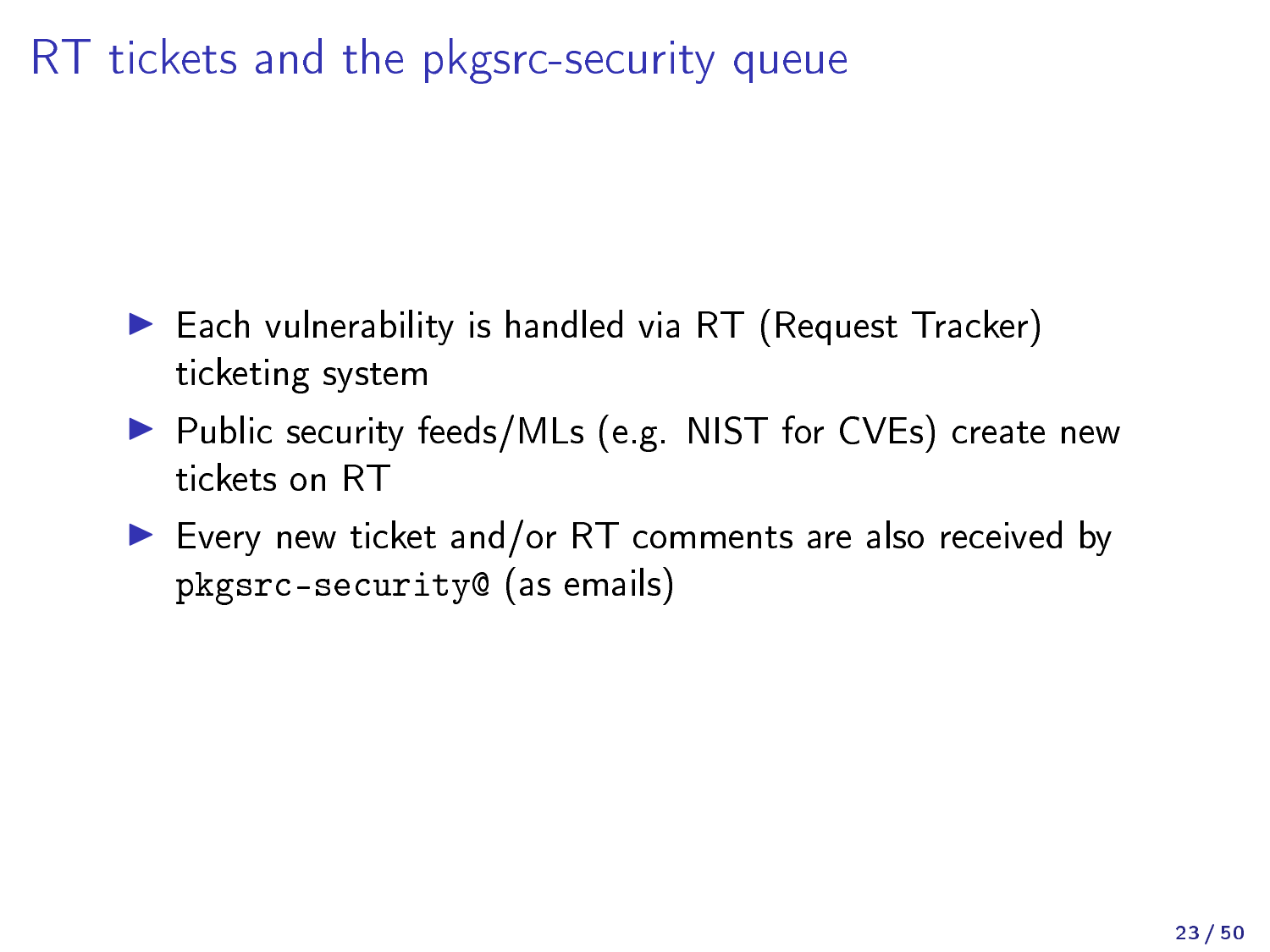RT ticket statuses used by pkgsrc-security@

new new (usually unhandled) ticket rejected duplicate issues and ones that do not apply to pkgsrc resolved ticket that impacts pkgsrc and entry added to pkg-vulnerabilities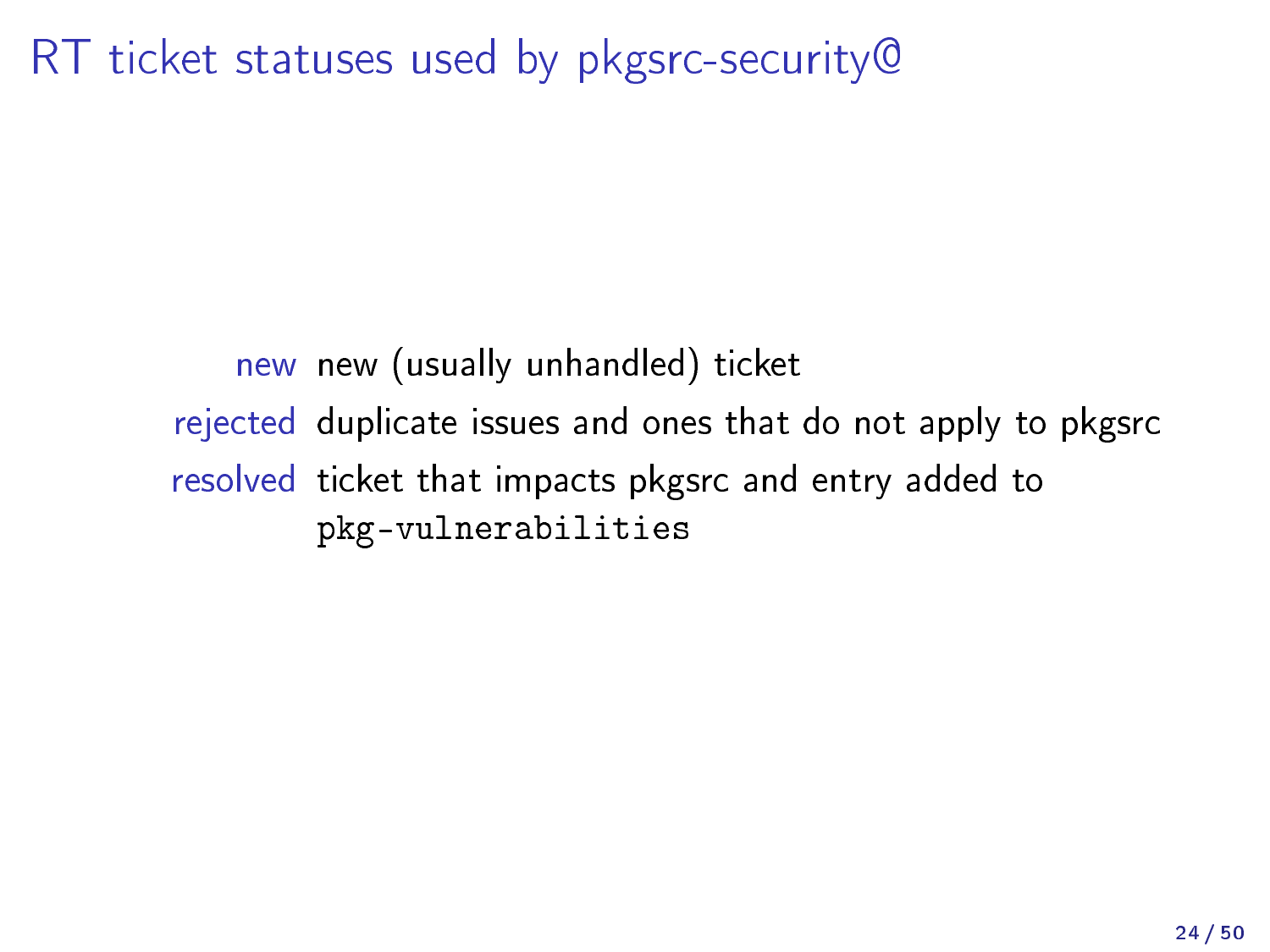### Handling new tickets

 $\blacktriangleright$  Is the ticket a duplicate?

- $\blacktriangleright$  Mark its status as 'rejected'
- ▶ Add a 'duplicate' comment
- $\triangleright$  Does the ticket not apply to pkgsrc?
	- $\blacktriangleright$  Mark its status as 'rejected' and
	- Add a 'No impact on pkgsrc' comment.
- $\triangleright$  Does the ticket apply to pkgsrc?
	- $\blacktriangleright$  Add an entry to pkg-vulnerabilities
	- $\blacktriangleright$  Mark its status as 'resolved'
	- $\triangleright$  Contact MAINTAINER (if any)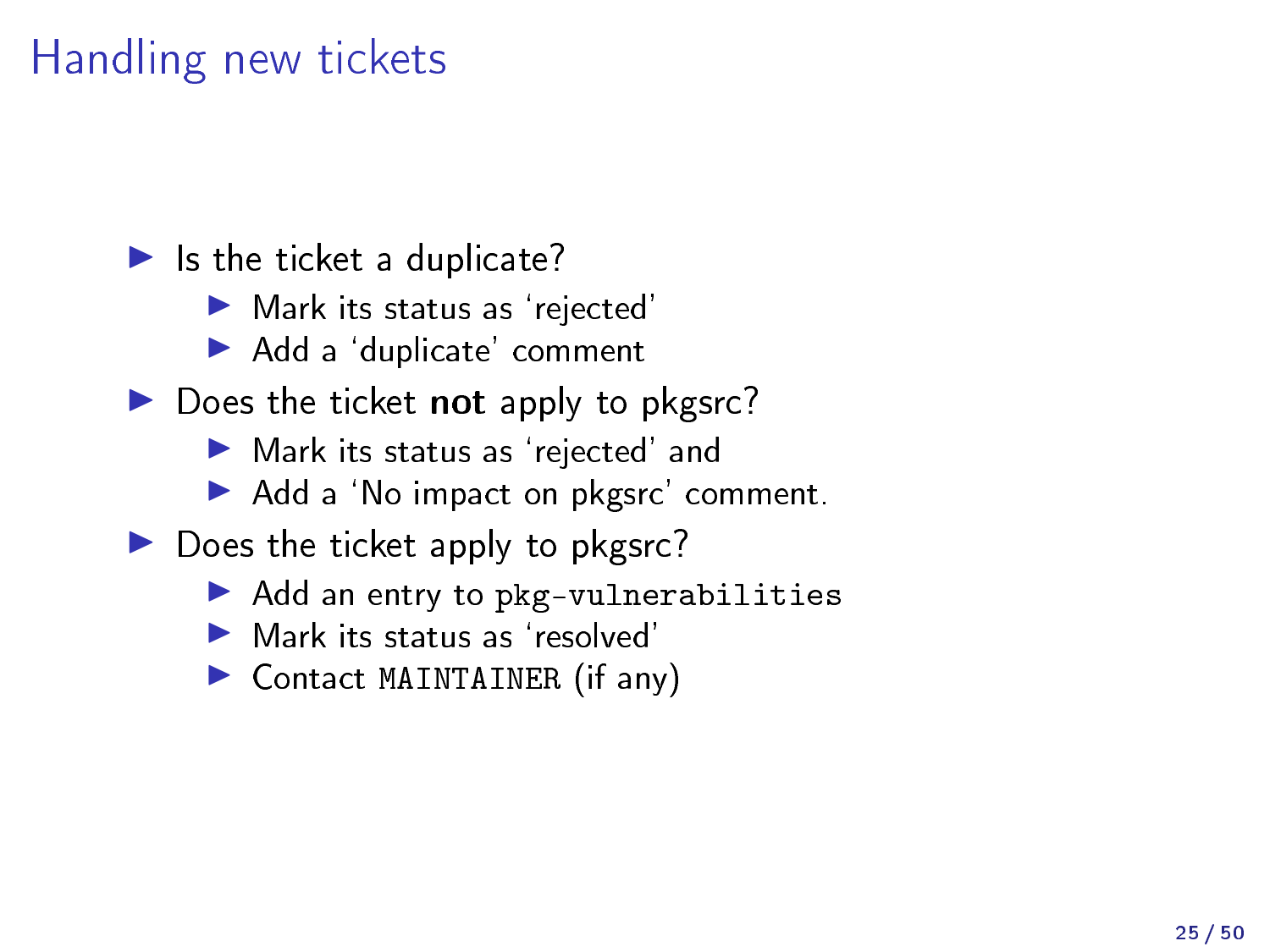# RT tickets (web interface)

| RT for NetBSD.org                |                                                                                                                                                                                       |                               |                      | Logged in as leat I Preferences I Logout |                          |
|----------------------------------|---------------------------------------------------------------------------------------------------------------------------------------------------------------------------------------|-------------------------------|----------------------|------------------------------------------|--------------------------|
| Home                             | New ticket in<br><b>Found 107 tickets</b>                                                                                                                                             |                               | pkgsrc-secur         |                                          | Search                   |
| Simple Search                    | New Search - Edit Search - Advanced - Show Results - Bulk Update - Graph                                                                                                              |                               |                      |                                          |                          |
| Tickets                          |                                                                                                                                                                                       |                               |                      | Spreadsheet - RSS - iCal - Editable text |                          |
| Tools<br>Preferences<br>Approval | Subject<br><b>Requestors</b>                                                                                                                                                          | <b>Status</b><br>Created Told | Queue                | Owner<br>Last<br>Updated                 | Priority<br>Time<br>Left |
|                                  | 127145 CVE-2017-17688 (airmail, emclient, horde imp, mail, maildroid, mailmate, outlook, postbox, r2mail2, thunderbird, webmail)                                                      | new                           | pkgsrc-<br>security  | Nobody                                   | 50                       |
|                                  | na@mvd.nist.gov                                                                                                                                                                       | 5 days<br>ago                 |                      | 5 days ago                               |                          |
|                                  | CVE-2017-17689 (airmail, emclient, evolution, gmail, horde_imp, kmail, mail, maildroid, mailmate, nine, notes, outlook, postbox, r2mail2, the_bat,<br>127146<br>thunderbird, trojita) | new                           | pkgsrc-<br>security  | Nobody                                   | 50                       |
|                                  | rea@mvd.nist.gov                                                                                                                                                                      | 5 days<br>ago                 |                      | 5 days ago                               |                          |
|                                  | 127427 CVE-2016-10525 (hapi-auth-jwt2)                                                                                                                                                | new                           | pkgsrc-<br>security  | Nobody                                   | 50                       |
|                                  | ns@mvd.nist.gov                                                                                                                                                                       | $27$ min<br>ison              |                      | 27 min ago                               |                          |
|                                  | 127428 CVE-2014-10066 (fancy-server)                                                                                                                                                  | new                           | pkgsrc-<br>security  | Nobody                                   | 50                       |
|                                  | ma@mvd.nist.gov                                                                                                                                                                       | $27$ min<br>ago               |                      | 27 min ago                               |                          |
|                                  | 127429 CVE-2015-8094 (hue)                                                                                                                                                            | new                           | pkgsrc-<br>security  | Nobody                                   | 50                       |
|                                  | rss@mvd.nist.gov                                                                                                                                                                      | $27$ min<br>400               |                      | 27 min ago                               |                          |
|                                  | 127430 CVE-2015-9244 (mysql node module)                                                                                                                                              | new                           | pkgsrc-<br>security  | Nobody                                   | 50                       |
|                                  | ras@mvd.nist.gov                                                                                                                                                                      | $27 \text{ min}$<br>800       |                      | 27 min ago                               |                          |
|                                  | 127431 CVE-2017-16047 (mysqljs)                                                                                                                                                       | new                           | plogsrc-<br>security | Nobody                                   | 50                       |
|                                  | rss@mvd.nist.gov                                                                                                                                                                      | $27$ min<br>ago               |                      | 27 min ago                               |                          |
|                                  | 127432 CVE-2017-16046 (mariadb)                                                                                                                                                       | new                           | pkgsrc-<br>security  | Nobody                                   | 50                       |
|                                  | rss@mvd.nist.gov                                                                                                                                                                      | $27 \text{ min}$<br>800       |                      | 27 min ago                               |                          |
|                                  | 127433 CVE-2017-16058 (gruntcli)                                                                                                                                                      | new                           | pkgsrc-<br>evenuelle | Nobody                                   | 50<br>$<$ All            |

#### Screenshot of new RT tickets for the pkgsrc-security queue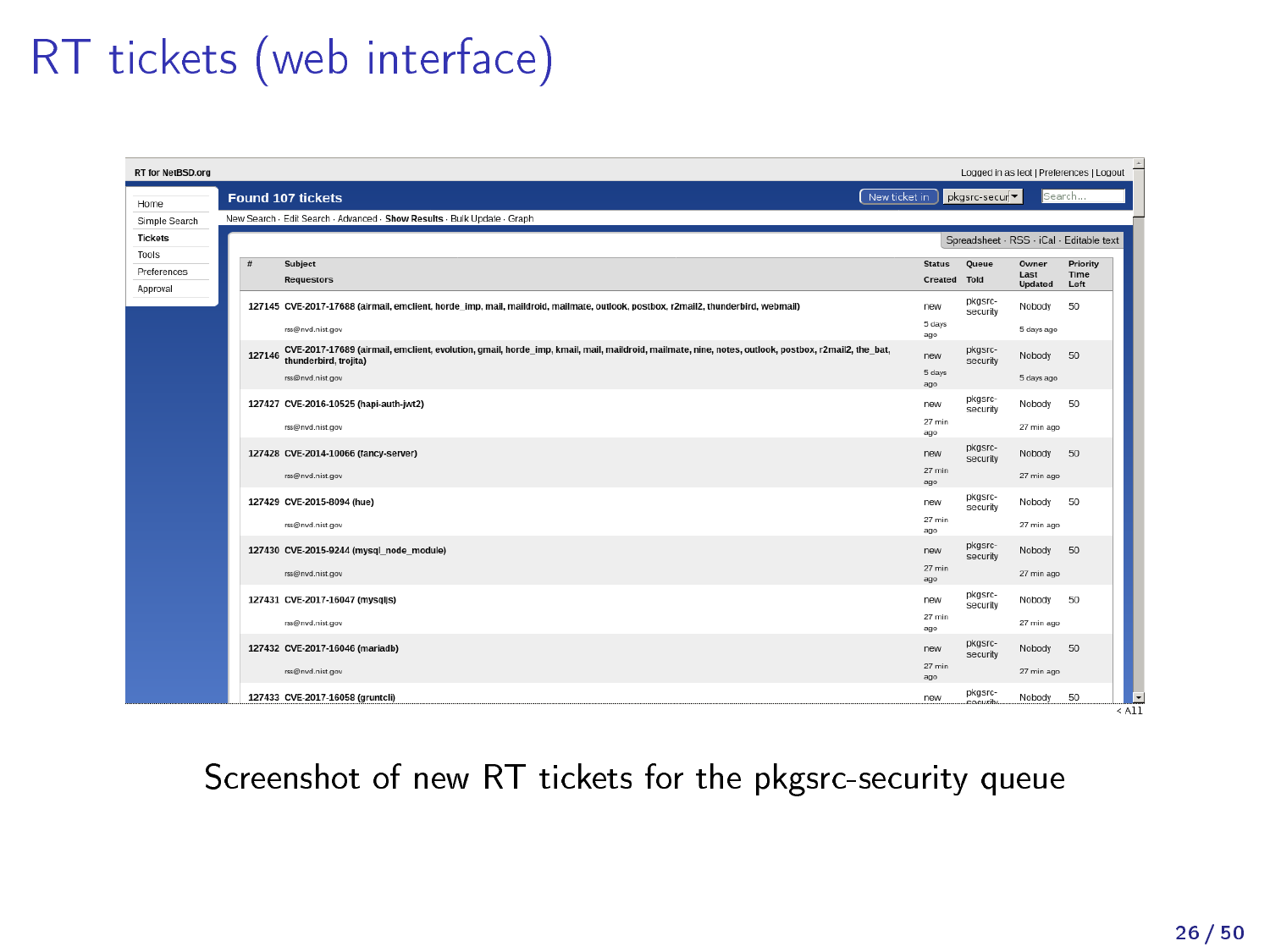## RT ticket #127438 - CVE-2017-16068

| Advanced           | <b>The Basics</b>                                                                                         | <b>Reminders</b>                   |  |
|--------------------|-----------------------------------------------------------------------------------------------------------|------------------------------------|--|
| Show Results       |                                                                                                           |                                    |  |
| <b>Bulk Update</b> | ld: 127438                                                                                                |                                    |  |
| Graph              | Status: new<br>Priority: 50f                                                                              | <b>Dates</b>                       |  |
| << First           | Queue: plostc-security                                                                                    |                                    |  |
|                    |                                                                                                           |                                    |  |
| $<$ Prev           |                                                                                                           | Links                              |  |
| #127438            | <b>Custom Fields</b>                                                                                      |                                    |  |
| Next >             | state: (no value)                                                                                         |                                    |  |
| Last>>             | CERT VUes: (no value)                                                                                     |                                    |  |
| Tools              | CVE IDs: CVE-2017-16068                                                                                   |                                    |  |
| Preferences        |                                                                                                           |                                    |  |
| Approval           |                                                                                                           |                                    |  |
|                    | People                                                                                                    |                                    |  |
|                    |                                                                                                           |                                    |  |
|                    | More about National Vulnerability Database                                                                |                                    |  |
|                    |                                                                                                           |                                    |  |
|                    |                                                                                                           |                                    |  |
|                    |                                                                                                           |                                    |  |
|                    |                                                                                                           |                                    |  |
|                    |                                                                                                           |                                    |  |
|                    | ۸                                                                                                         |                                    |  |
|                    | History                                                                                                   | Brief headers - Full headers       |  |
|                    | Mon Jul 02 20:18:26 2018 National Vulnerability Database - Ticket created                                 | Reply Comment                      |  |
|                    | ŧ<br>To: "plogsrc-security" <plogsrc-security-lists@netbsd.org>"</plogsrc-security-lists@netbsd.org>      |                                    |  |
|                    | Subject: CVE-2017-16068 (ffmepg)                                                                          |                                    |  |
|                    | Date: Mon, 02 Jul 2018 22:18:04 +0000                                                                     |                                    |  |
|                    | From: "National Vulnerability Database" <rss@nvd.nist.gov></rss@nvd.nist.gov>                             |                                    |  |
|                    |                                                                                                           |                                    |  |
|                    | ffmepg was a malicious module published with the intent to hijack environment                             | Download (untitled) / with headers |  |
|                    | variables. It has been unpublished by npm.                                                                | text/plain 225b                    |  |
|                    |                                                                                                           |                                    |  |
|                    | Home: [http://nvd.nist.gov/]<br>Link: [ https://web.nvd.nist.gov/view/vuln/detail?vulnId=CVE-2017-16068 ] |                                    |  |
|                    |                                                                                                           |                                    |  |
|                    | $\cdots$ $\cdots$ $\cdots$ $\cdots$ $\cdots$ $\cdots$ $\cdots$ $\cdots$ $\cdots$ $\cdots$ $\cdots$        | $-45%$                             |  |

#### Screenshot of RT ticket #127438, CVE-2017-16068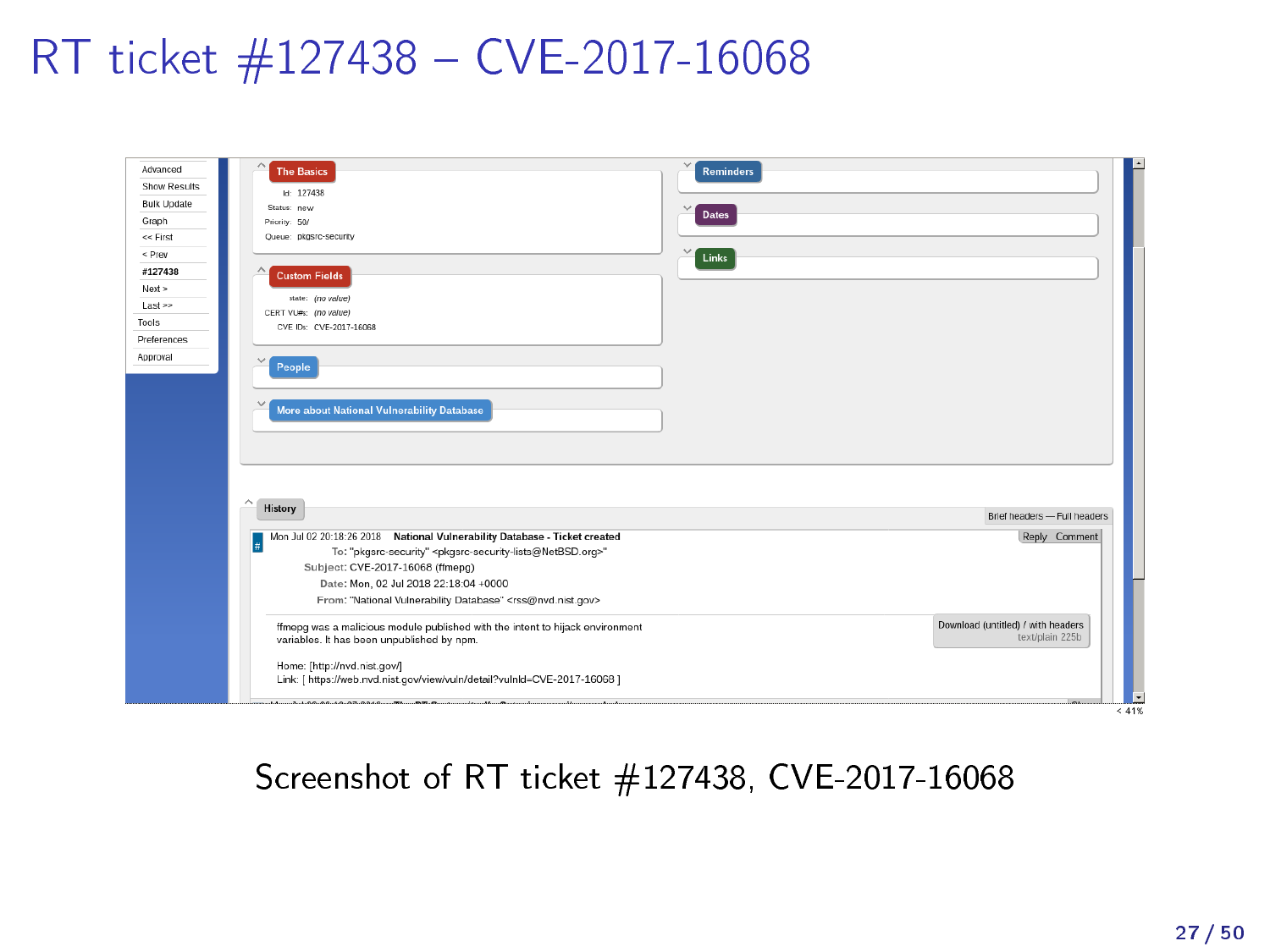# Updating multiple tickets on RT

|          |                         |                                                  |                                                                  |                         |          | ago           |                      |            |        |            |
|----------|-------------------------|--------------------------------------------------|------------------------------------------------------------------|-------------------------|----------|---------------|----------------------|------------|--------|------------|
|          | CVE-2018-9276<br>127531 |                                                  |                                                                  |                         |          | new           | plogsrc-<br>security | Nobody     | 50     |            |
|          | rss@mvd.nist.gov        |                                                  |                                                                  |                         |          | 30 min<br>ago |                      | 30 min ago |        |            |
|          | Check All               | Clear All                                        |                                                                  |                         |          |               |                      |            |        |            |
|          |                         |                                                  |                                                                  |                         |          |               |                      |            | Update |            |
| $\wedge$ | Update multiple tickets |                                                  |                                                                  |                         |          |               |                      |            |        |            |
|          | Make Owner:             |                                                  | $\blacktriangleright$ ( $\square$ Force change)<br>Make subject: |                         |          |               |                      |            |        |            |
|          | Add Requestor:          |                                                  | Make priceity:                                                   |                         |          |               |                      |            |        |            |
|          | Remove Requestor:       |                                                  | Make queue:                                                      |                         |          |               |                      |            |        |            |
|          | Add Cc:                 |                                                  |                                                                  | Make Status: rejected = |          |               |                      |            |        |            |
|          | Remove Cc:              |                                                  | Make date Starts:                                                |                         | Calendar |               |                      |            |        |            |
|          | Add AdminCc:            |                                                  | Make date Started:                                               |                         | Calendar |               |                      |            |        |            |
|          | Remove AdminCc:         |                                                  | Make date Told:                                                  |                         | Calendar |               |                      |            |        |            |
|          |                         |                                                  | Make date Due:                                                   |                         | Calendar |               |                      |            |        |            |
|          |                         |                                                  | Make date Resolved:                                              |                         | Calendar |               |                      |            |        |            |
|          |                         |                                                  |                                                                  |                         |          |               |                      |            |        |            |
|          |                         | Add comments or replies to selected tickets      |                                                                  |                         |          |               |                      |            |        |            |
|          |                         | Update Type: Comments (not sent to requestors) = |                                                                  |                         |          |               |                      |            |        |            |
|          | Subject:                |                                                  |                                                                  |                         |          |               |                      |            |        |            |
|          |                         | Attach: Browse No file selected.                 | Add More Files                                                   |                         |          |               |                      |            |        |            |
|          |                         |                                                  |                                                                  |                         |          |               |                      |            |        |            |
|          |                         | No impact on pkgsrc                              |                                                                  |                         |          |               |                      |            |        |            |
|          |                         |                                                  |                                                                  |                         |          |               |                      |            |        |            |
|          | Message:                |                                                  |                                                                  |                         |          |               |                      |            |        |            |
|          |                         |                                                  |                                                                  |                         |          |               |                      |            |        | E<br>< 89% |

#### Screenshot of updating multiple tickets on RT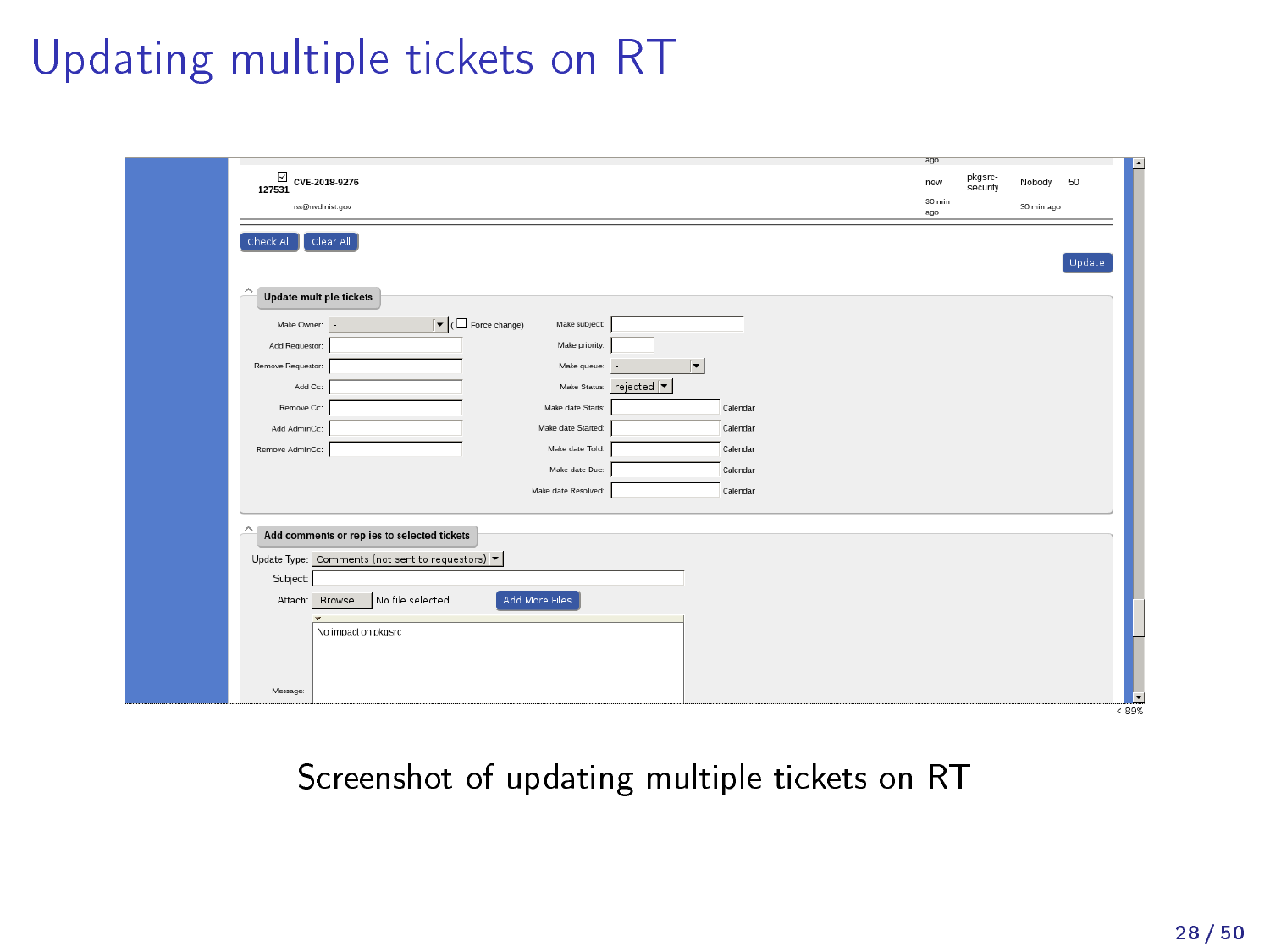<span id="page-28-0"></span> $pkg$   $admin(1)$  and vulnerabilities

pkg\_admin(1) has several commands to inform users about vulnerable packages installed on system.

> audit print a list of all installed packages that contain vulnerabilities On NetBSD, if the check\_pkg\_vulnerabilities option is set (it is by default  $15$ ) the daily(5) cron job will list all vulnerability packages installed.

fetch-pkg-vulnerabilities fetch a new pkg-vulnerabilities file  $16$ . This is disabled by default and can be configured via daily.conf(5) by adding fetch\_pkg\_vulnerabilities=YES in /etc/daily.conf.

 $15P$  lease give a look to security.conf(5) if you are curious! 16By default it is downloaded from <ftp.NetBSD.org>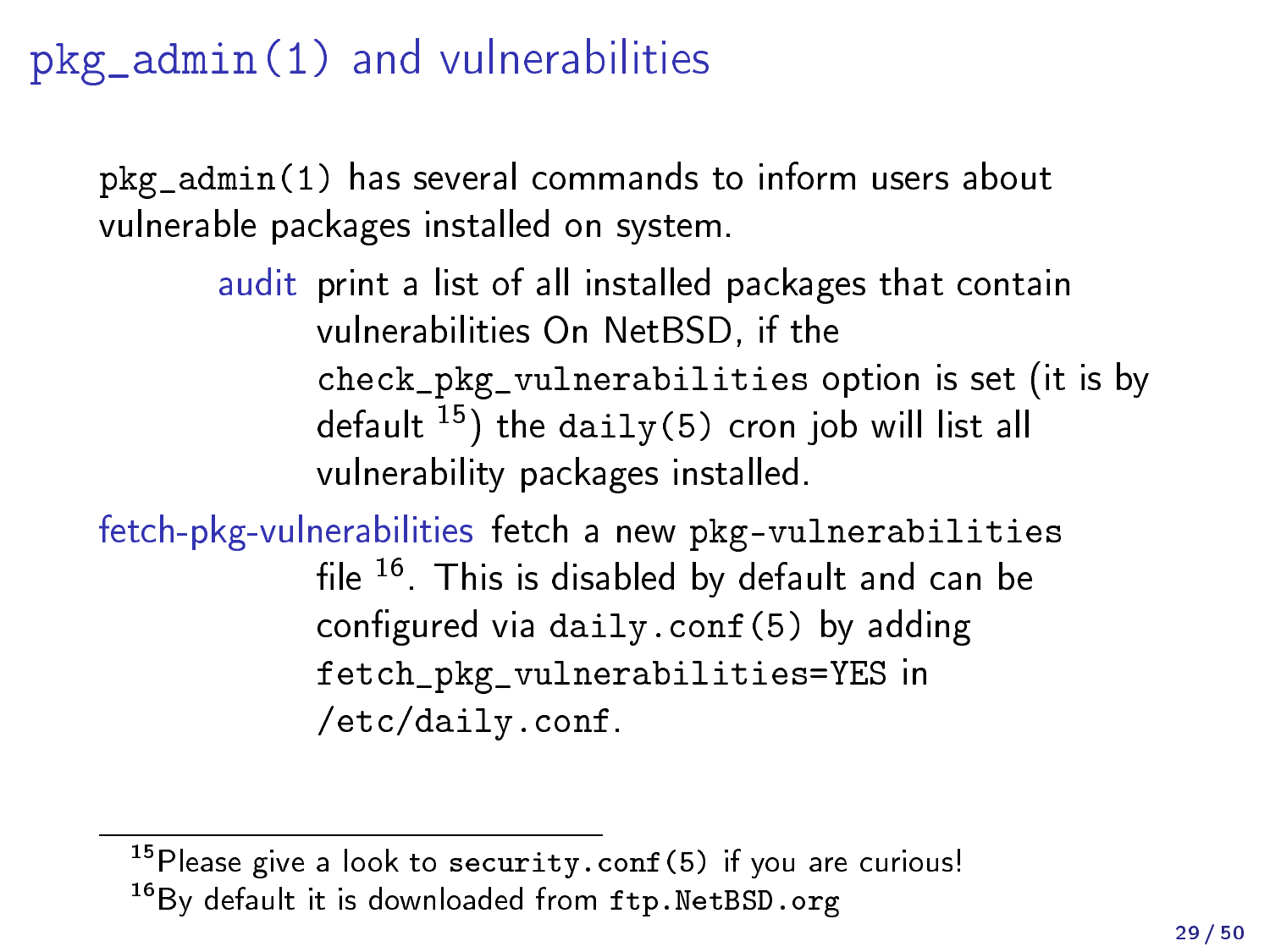#### pkg\_admin audit in action

```
% pkg_admin audit
Package pcre-8.42 has a denial-of-service vulnerability, see
    https://nvd.nist.gov/vuln/detail/CVE-2017-11164
Package libxslt-1.1.32 has a insufficiently-random-numbers vulnerability, see
    https://nvd.nist.gov/vuln/detail/CVE-2015-9019
Package jpeg-9c has a denial-of-service vulnerability, see
    https://nvd.nist.gov/vuln/detail/CVE-2018-11813
[...]
```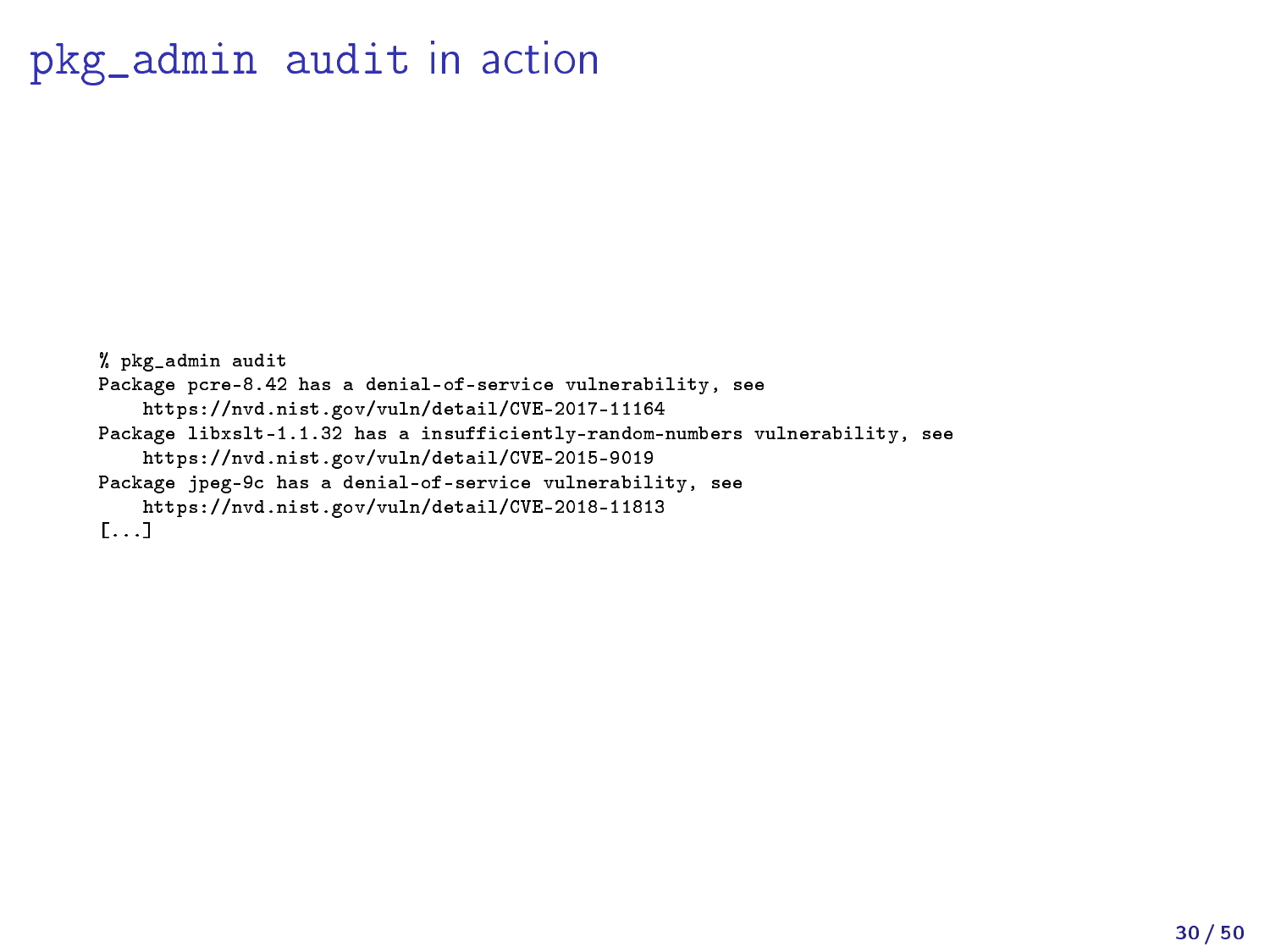#### pkg-vulnerabilities

```
pkg-vulnerabilities is a TSV ^{17} that contains 3-uples:
    package PKGNAME patterns 18
type of exploit (e.g. denial-of-service, buffer-overflow,
             multiple-vulnerabilities, eol, . . . )
       URL URL that contains details about the vulnerability
             (often to nvd.nist.gov for CVEs)
```

```
<sup>17</sup> Actually [ \t]SV!, i.e. awk '! / <sup>^#</sup>/ { print $1, $2, $3 }' will
DTRT!
```
<sup>18</sup>In case of doubt you can use pkg\_admin pmatch pattern pkg that returns true if 'pkg' matches 'pattern', e.g. pkg\_admin pmatch 'foo<1.0' 'foo-1.0' will return false.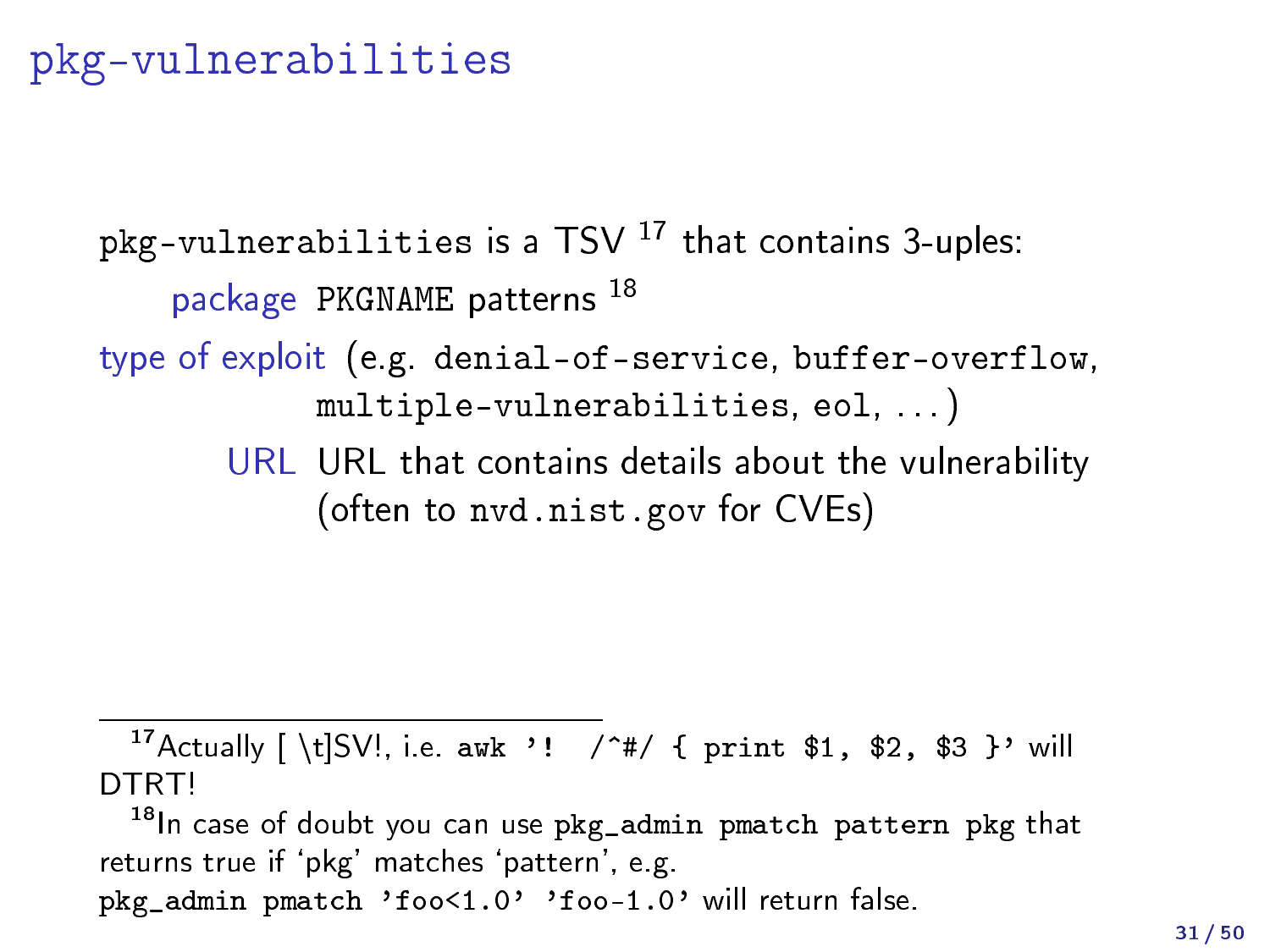### Some numbers

| Tickets handled in 2016 |                |  |  |  |
|-------------------------|----------------|--|--|--|
| Status                  | <b>Tickets</b> |  |  |  |
| rejected                | 10429          |  |  |  |
| resolved                | 1367           |  |  |  |
| stalled                 | Λ              |  |  |  |
| Total                   | 11796          |  |  |  |

| Tickets handled in 2017 |         |  |  |
|-------------------------|---------|--|--|
| Status                  | Tickets |  |  |
| rejected                | 23511   |  |  |
| resolved                | 2847    |  |  |
| stalled                 | 2       |  |  |
| Total                   | 26360   |  |  |

- $\blacktriangleright$  Number of vulnerable packages in pkgsrc head: 591  $^{19}$
- In Number of vulnerable packages in pkgsrc stable [2018Q1]: 624 <sup>20</sup>

<sup>19</sup>As of 2018-07-03 4:00 UTC <sup>20</sup>As of 2018-07-03 4:00 UTC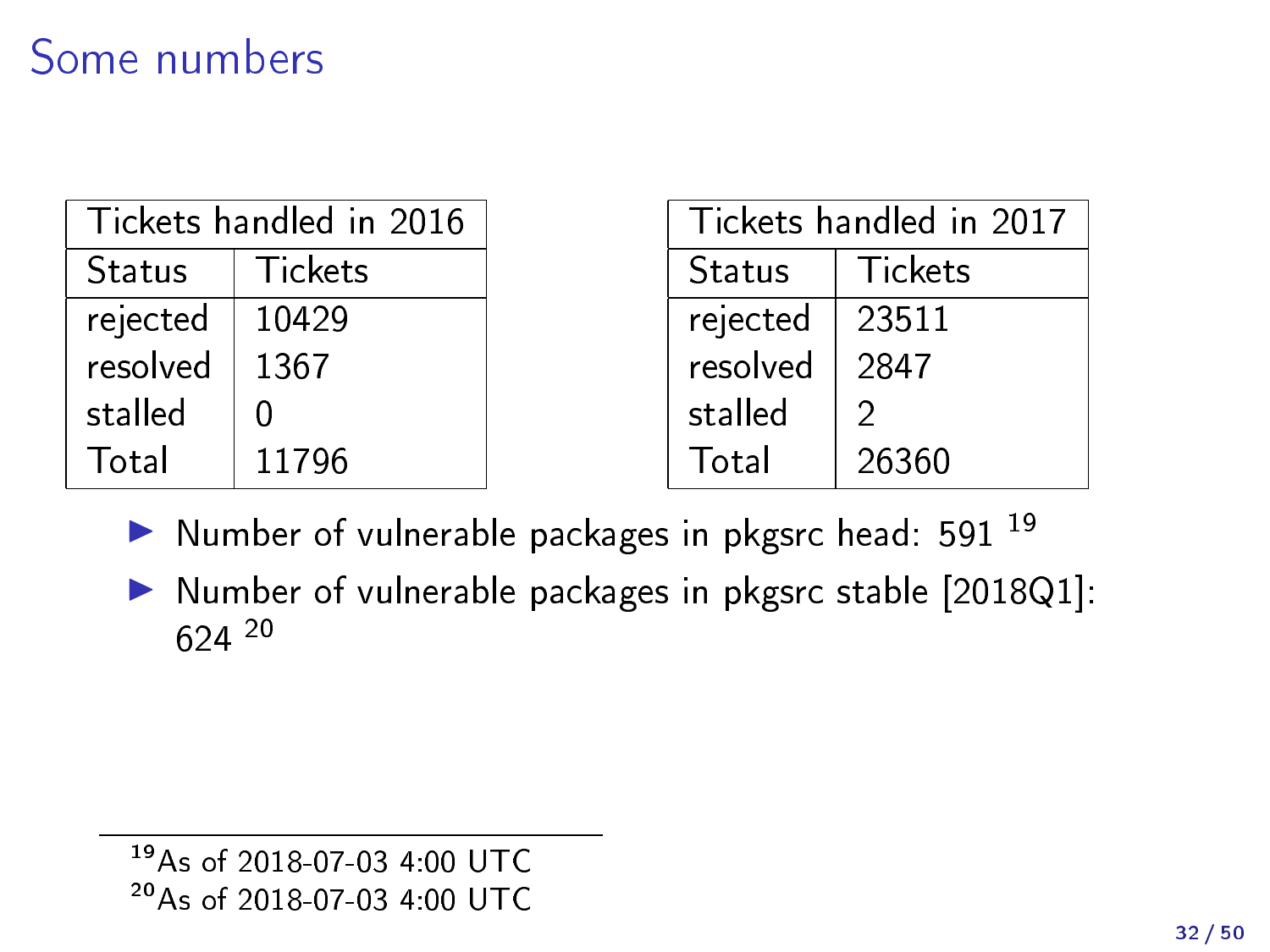# <span id="page-32-0"></span>Automating the automatable stuffs of pkgsrc-security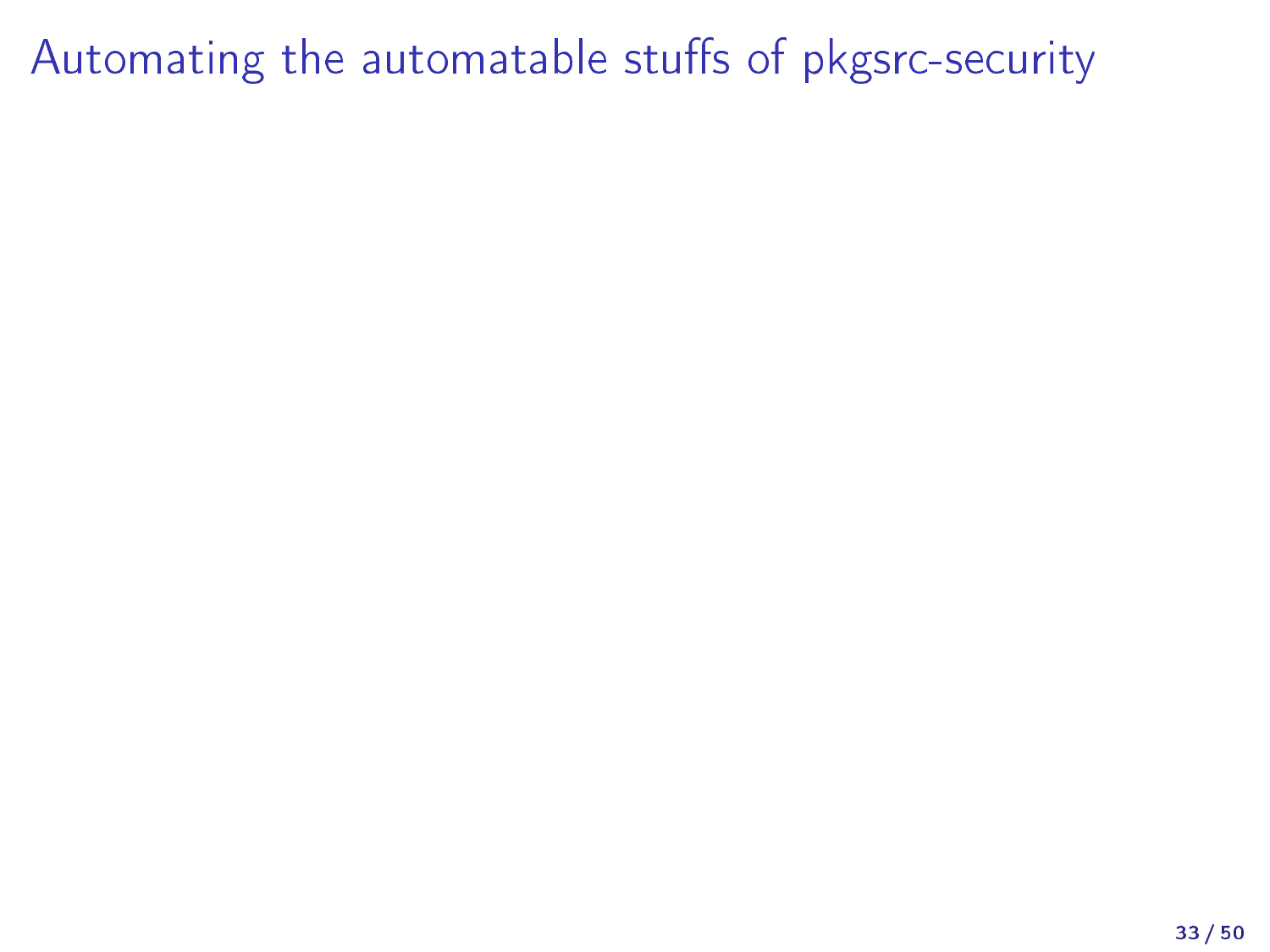# <span id="page-33-0"></span>Request Tracker (RT) REST Interface

- $\blacktriangleright$  Request Tracker (RT) provides a REST interface that permit to programmatically access RT databases.
- ▶ Both devel/rt3 and devel/rt4 provides a rt Perl script
- $\triangleright$  Other package/modules exists for several programming languages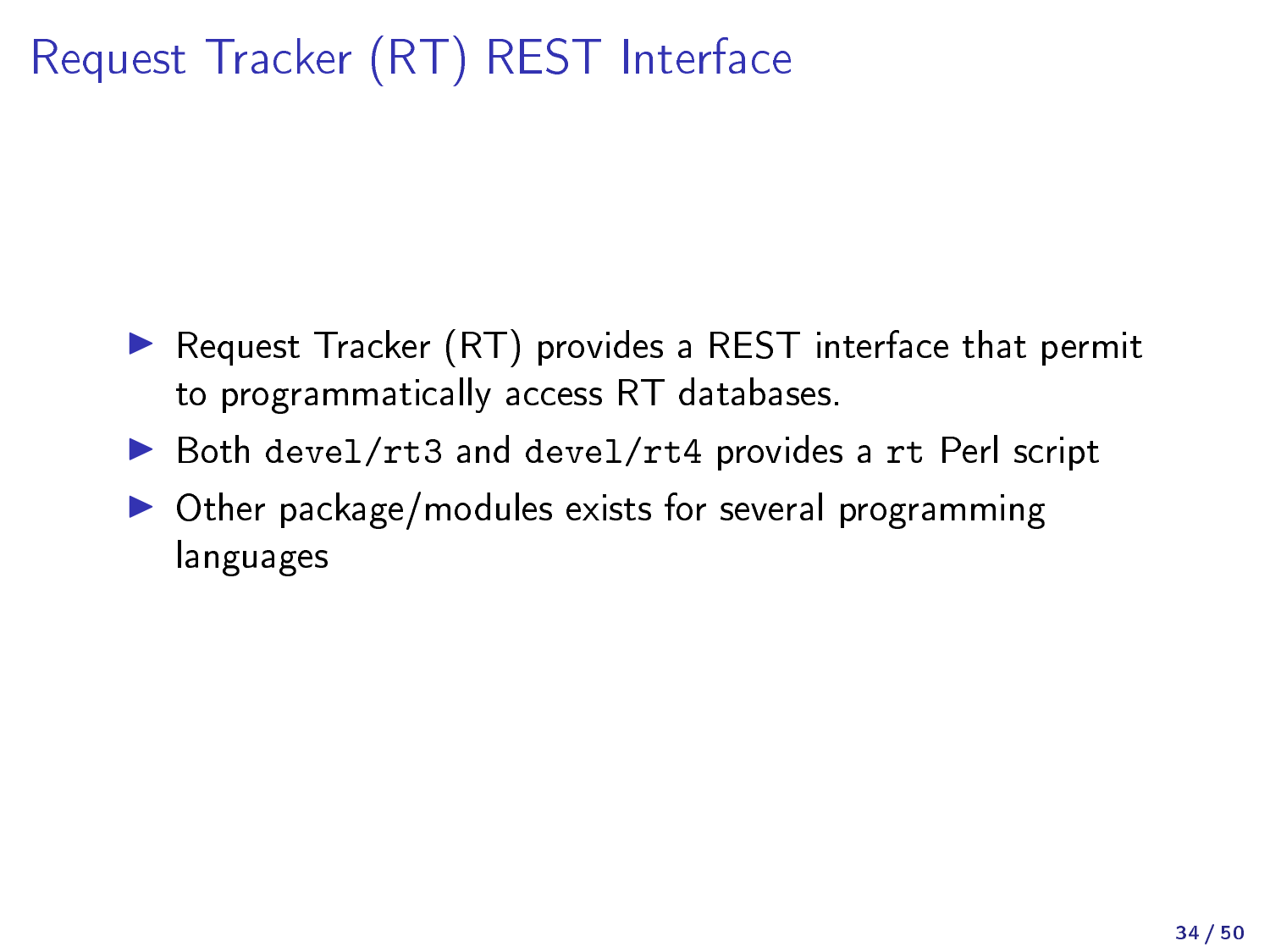# rt: command-line interface to RT

 $\blacktriangleright$  Perl script that can be used both non-interactively (directly passing action when invoking it) or interactively (if no action are passed, i.e. just by invoking it as `rt')

Actions most commonly used:

list show a list of tickets

show show information about a ticket (description, updates, comments)

edit modify fields of a ticket

comment add a comment to a ticket

help print help message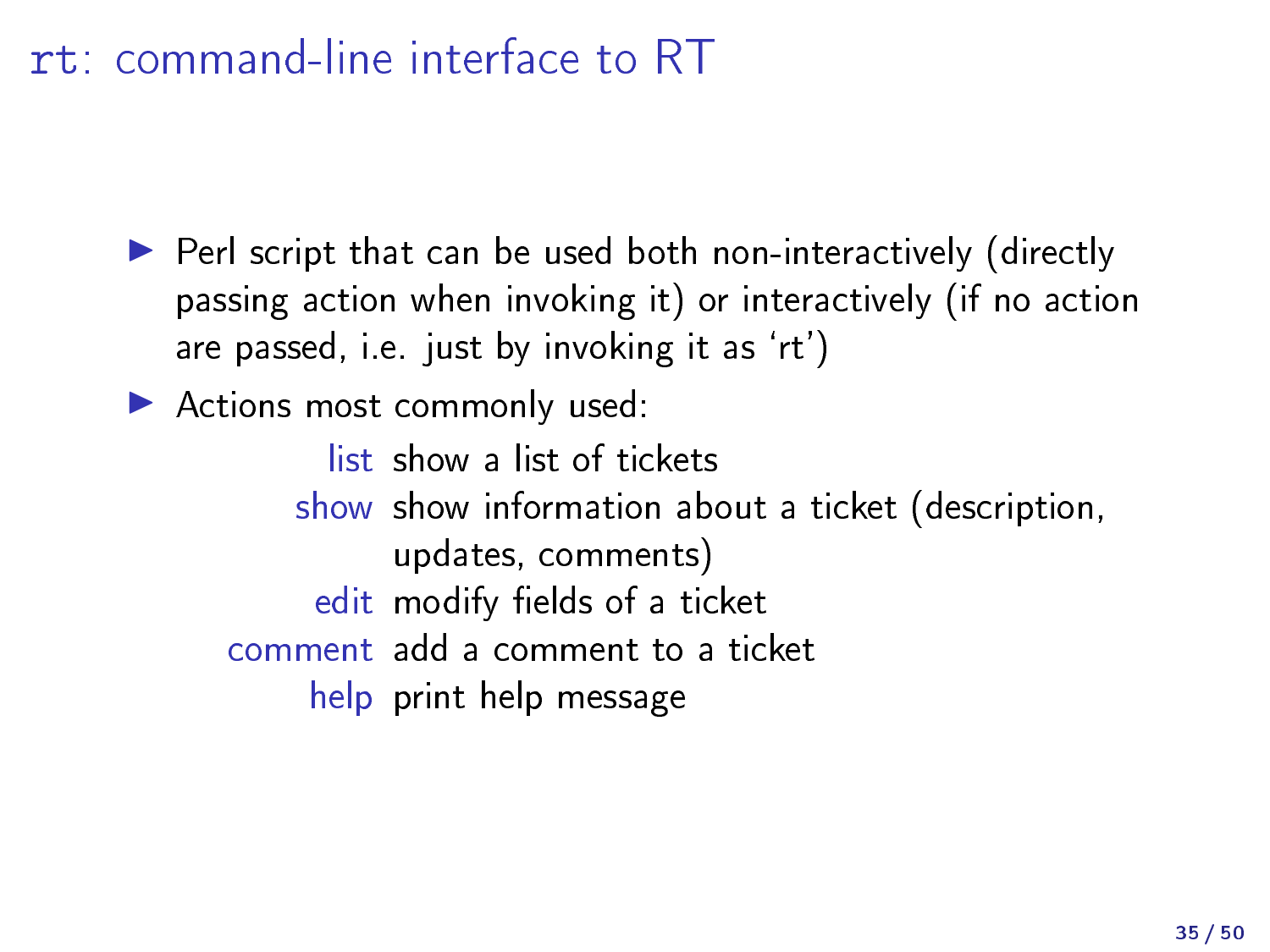#### rt actions: list

«Displays a list of objects matching the specified conditions. ("Is", "list", and "search" are synonyms.)  $\gg 21$ 

rt <ls|list|search> [options] "query string"

To show all ticket in the `new' status:

```
% rt ls -s Status=new
127145: CVE-2017-17688 (airmail, emclient, ...)
127146: CVE-2017-17689 (airmail, emclient, ...)
127451: CVE-2018-0499 (xapian)
127458: CVE-2018-10874 (ansible)
127470: CVE-2018-11489 (giflib, sam2p)
127472: CVE-2018-11490 (giflib, sam2p)
127504: CVE-2018-13033 (binutils)
127511: CVE-2018-13049 (php-glpi)
127517: CVE-2018-13066 (ming)
127537: CVE-2017-2615 (qemu)
127539: CVE-2018-10855 (ansible2)
127668: CVE-2018-13100 (linux)
127672: CVE-2018-13112 (tcpreplay)
127710: [SECURITY] [DSA 4238-1] exiv2 security update
127735: CVE-2018-3750 (npm)
```
<sup>21</sup>From rt help list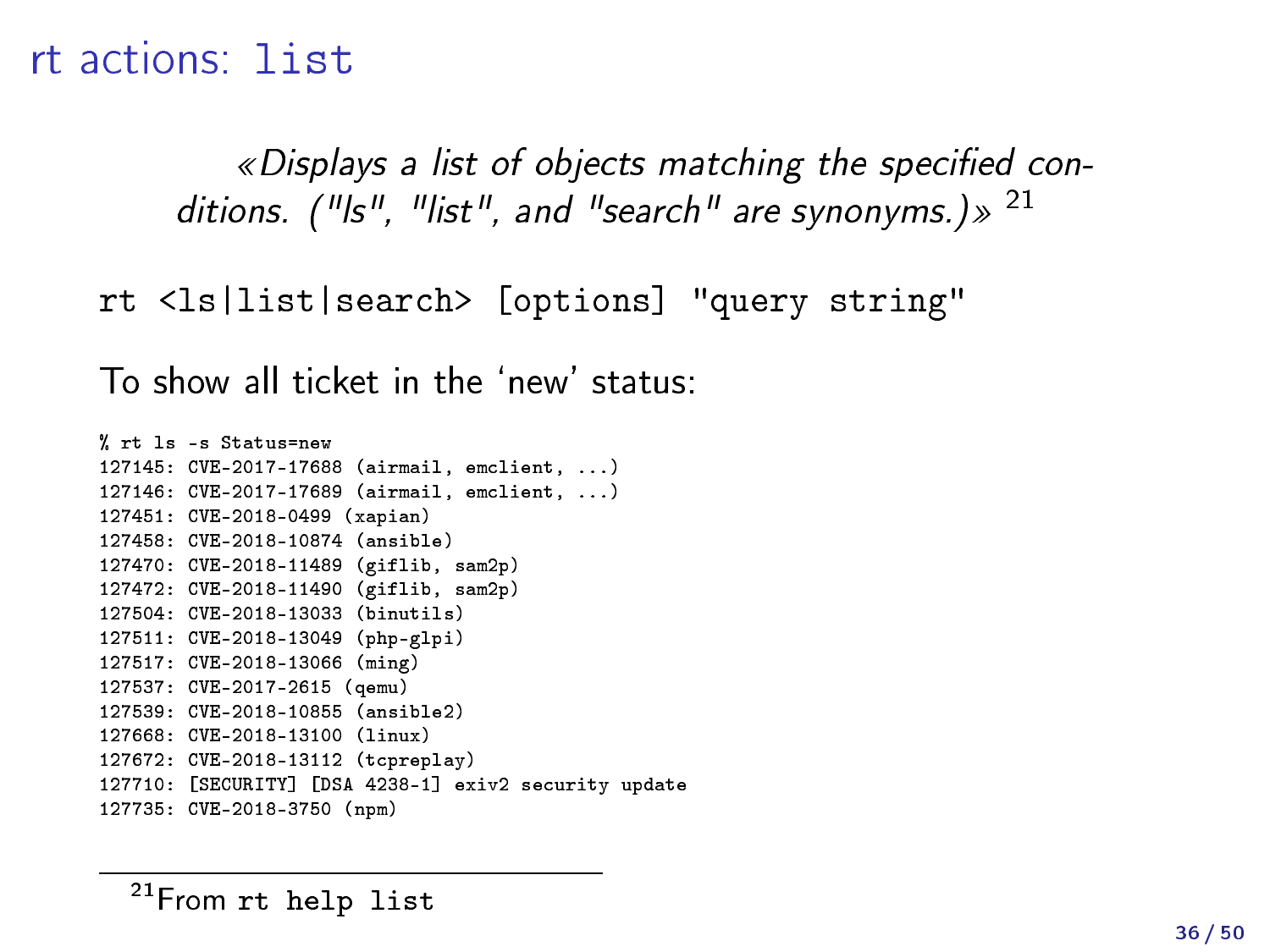#### rt actions: show

« Displays details of the specified objects. »  $22$ 

```
rt show [options] <object-ids>
```
To show information about ticket  $\#127668$ :

```
% rt show 127668
Date: Tue Jul 03 20:19:32 2018
From: rss@nvd.nist.gov
X-Queue: pkgsrc-security
Subject: [rt #ticket/127668] CVE-2018-13100 (linux)
===> Ticket created by rss@nvd.nist.gov on Tue Jul 3 22:19:33 2018
An issue was discovered in fs/f2fs/super.c in the Linux kernel through 4.17.3,
which does not properly validate secs_per_zone in a corrupted f2fs image, as
demonstrated by a divide-by-zero error.
Home: [http://nvd.nist.gov/]
Link: [ https://web.nvd.nist.gov/view/vuln/detail?vulnId=CVE-2018-13100 ]
             544638: untitled (300b)
===> Outgoing email recorded by RT_System on Tue Jul 3 22:19:33 2018
             544640: untitled (606b)
===> CVE IDs CVE-2018-13100 added by leot on Wed Jul 4 11:21:08 2018
===> Subject changed from 'CVE-2018-13100' to 'CVE-2018-13100 (linux)'
     by leot on Wed Jul 4 12:05:33 2018
```
<sup>22</sup>From rt help show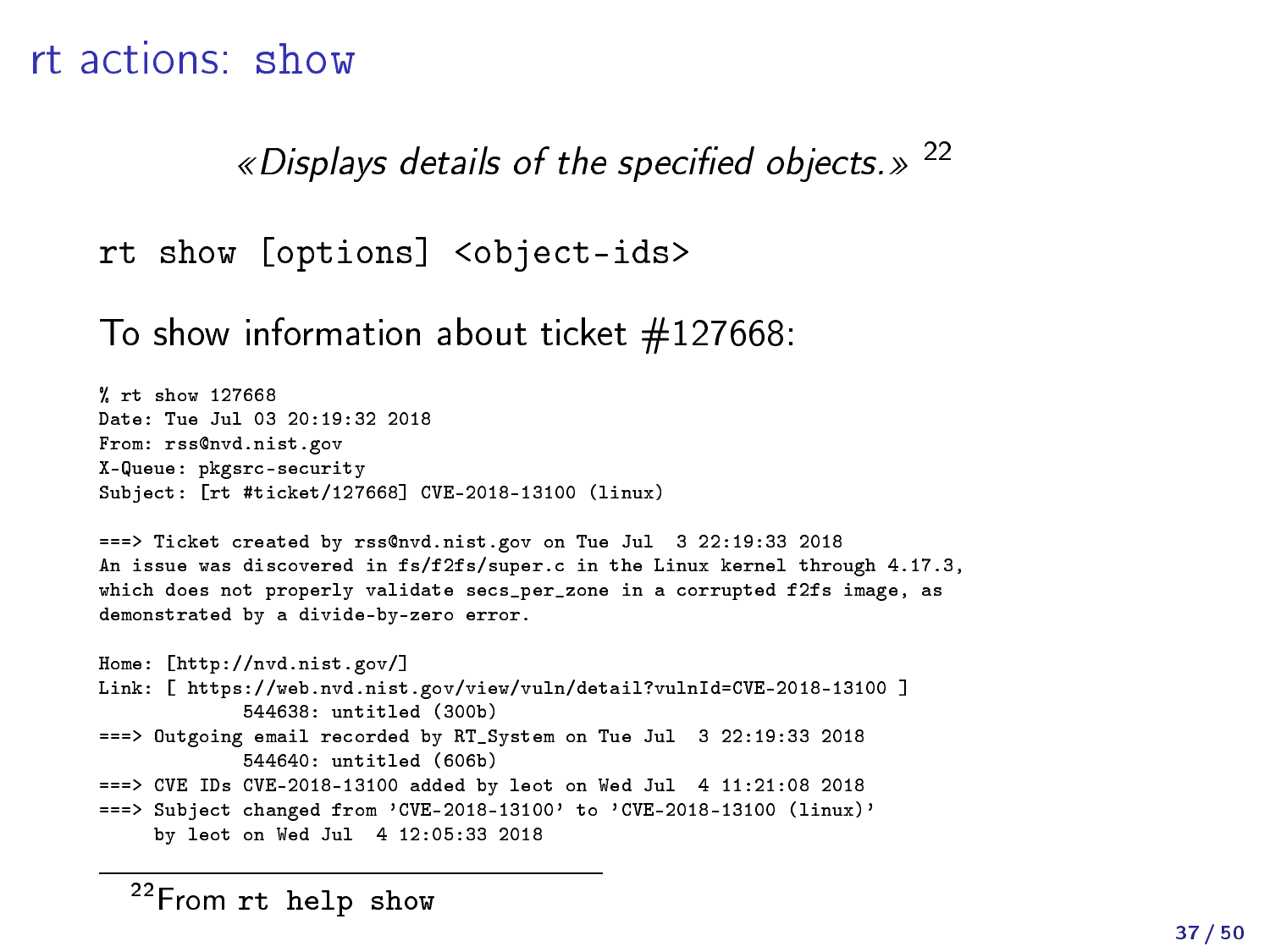rt actions: edit

#### $\epsilon$  Edits information corresponding to the specified objects. $\gg$  23

rt edit [options] <object-ids> set field=value [field=value] ... add field=value [field=value] ... del field=value [field=value] ...

Ticket  $\#127668$  (CVE-2018-13100) does not affect pkgsrc so we can close it:

% rt edit 127668 set status=rejected # Ticket 127668 updated.

<sup>&</sup>lt;sup>23</sup>From rt help edit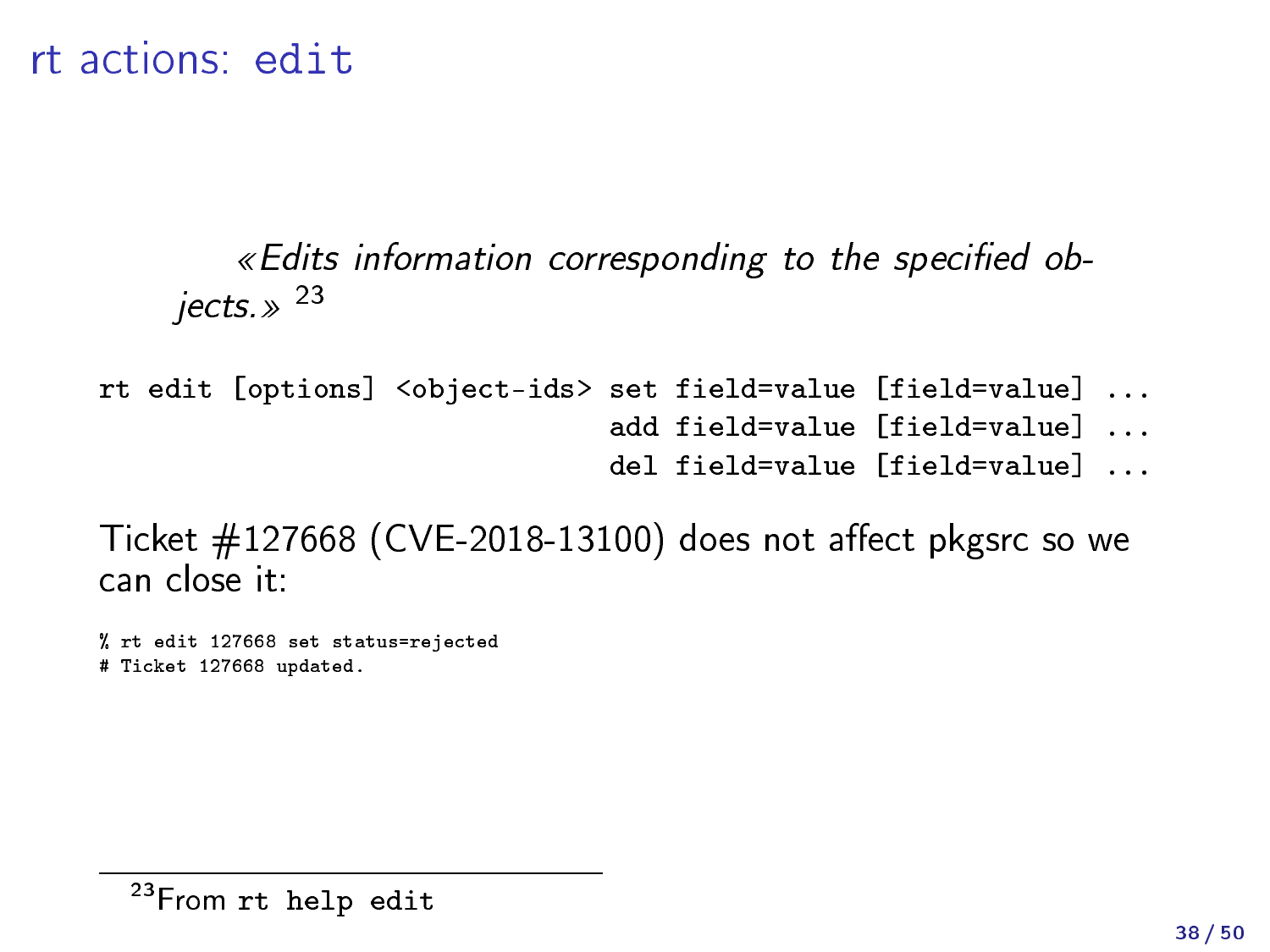«Adds a comment (or correspondence) to the specified ticket (the only difference being that comments aren't sent to the requestors.)  $> 24$ 

rt <comment|correspond> [options] <ticket-id>

#127668 had no impact on pkgsrc, so let's add a comment about that:

% rt comment -m 'No impact on pkgsrc' 127668 # Message recorded

<sup>&</sup>lt;sup>24</sup> From rt help comment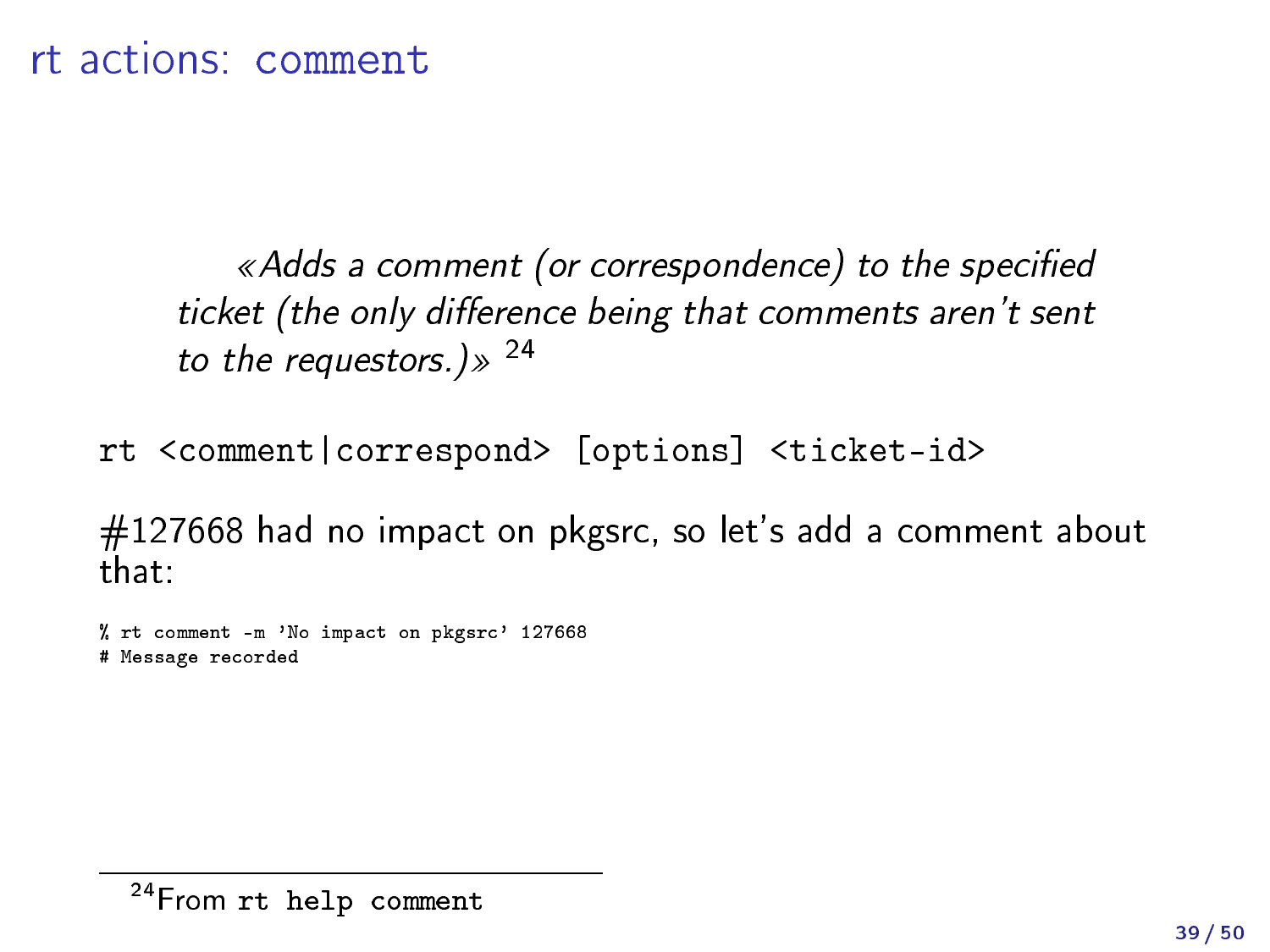# <span id="page-39-0"></span>Automating tickets handling from the MUA (or, putting everything together!)

- ▶ All (new) RT tickets and comments ends up in an MH folder
- $\triangleright$  The CVE ones from NIST have a CVE- $[0-9]+$ - $[0-9]+$ pattern in the Subject:, we can automatically fill the  $CVE$  IDs field to  $RT$
- $\blacktriangleright$  All the ones that have no impact on pkgsrc can be marked with a special sequence (e.g. `marked') and then automatically marked as `rejected' with a `No impact on pkgsrc' comment
- ▶ Usually when receiving CVE tickets no information about the package is present in the Subject:, they can be marked with a PKGBASE sequence (e.g. `qemu') and then update the subject of the ticket accordingly to ease further processing when filling respective pkg-vulnerabilities entries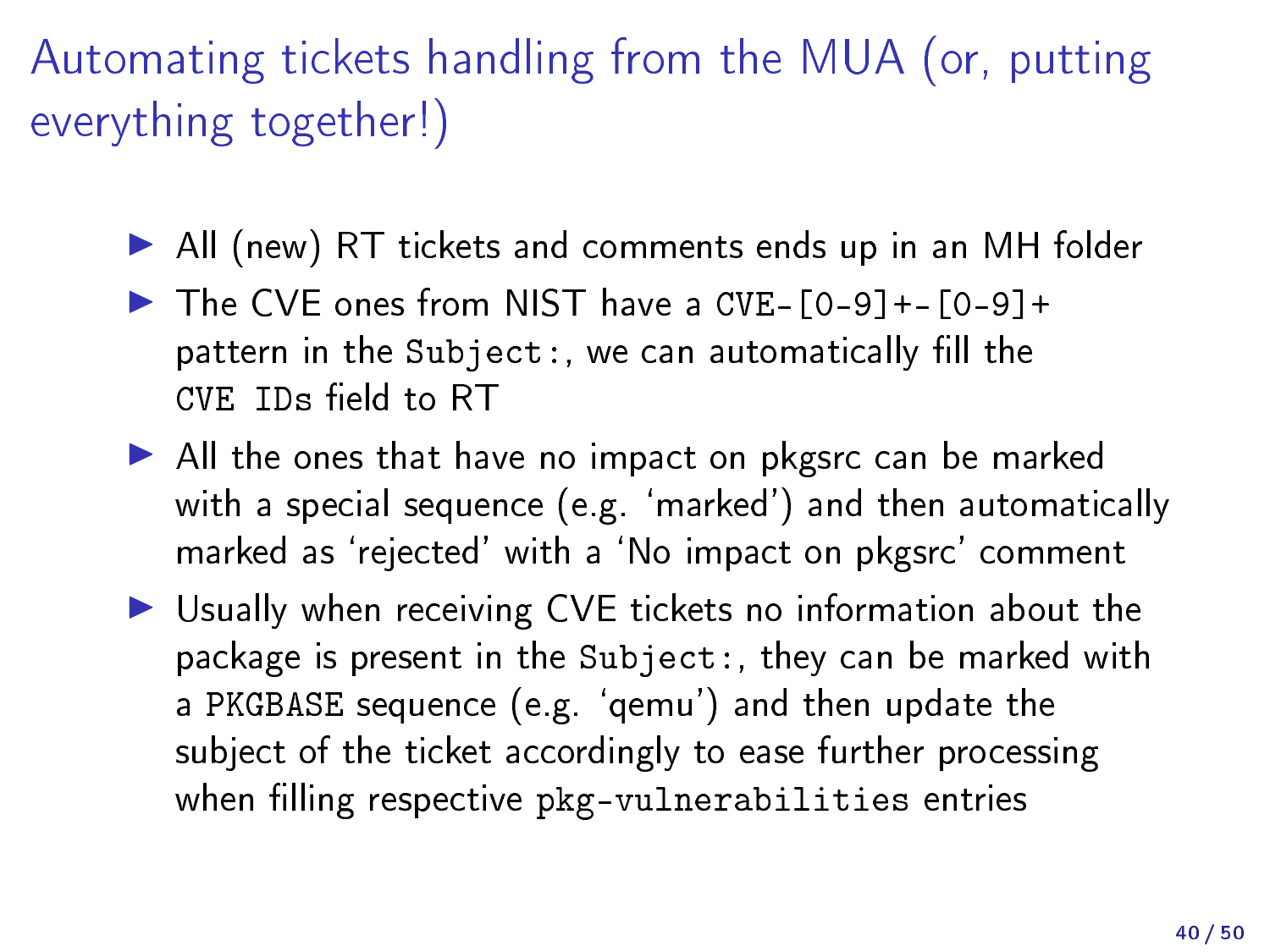Automating tickets handling from the MUA (or, putting everything together!)

- $\blacktriangleright$  Duplicate CVE tickets that are already in pkg-vulnerabilities can be automatically rejected by parsing rt 1s Status=new output and URL field of pkg-vulnerabilities matching the CVE-[0-9]+-[0-9]+ patterns
- $\triangleright$  Duplicate tickets in the pkgsrc-security queue can be easily rejected similarly
- $\blacktriangleright$  After marking CVE tickets as described an entry for pkg-vulnerabilities can be populated with a template, e.g.:

```
PKGBASE-[0-9]+ TODO https://nvd.nist.gov/vuln/detail/CVE-<id>
```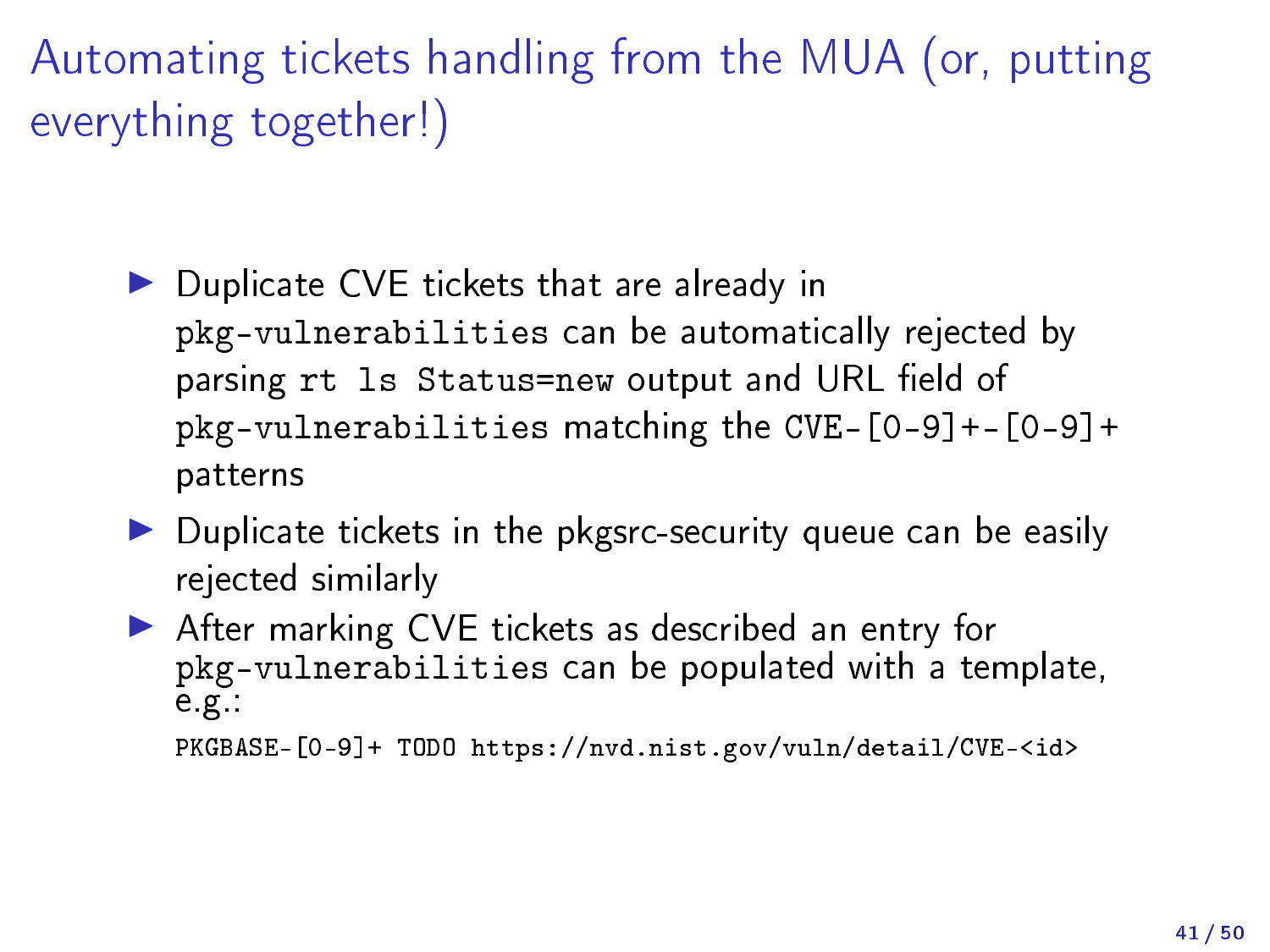# Filling CVE IDs in the ticket

Instead of doing that in shell scripting and rt, it is easier to use wip/py-rt:

import rt

tracker = rt.Rt(RT\_API\_URL, basic\_auth=(username, password)) tracker.login()

```
for ticket in tracker.search(Queue='pkgsrc-security', Status='new',
                             Subject like='CVE', Format='s'):
   cves = re.findall('CVE-[0-9]+-[0-9]+', ticket['Subject'])
   if cves:
        fields = \{ 'CF_CVE IDs': ' '.join(cves) }
        tracker.edit_ticket(ticket['id'].replace('ticket/', ''), **fields)
```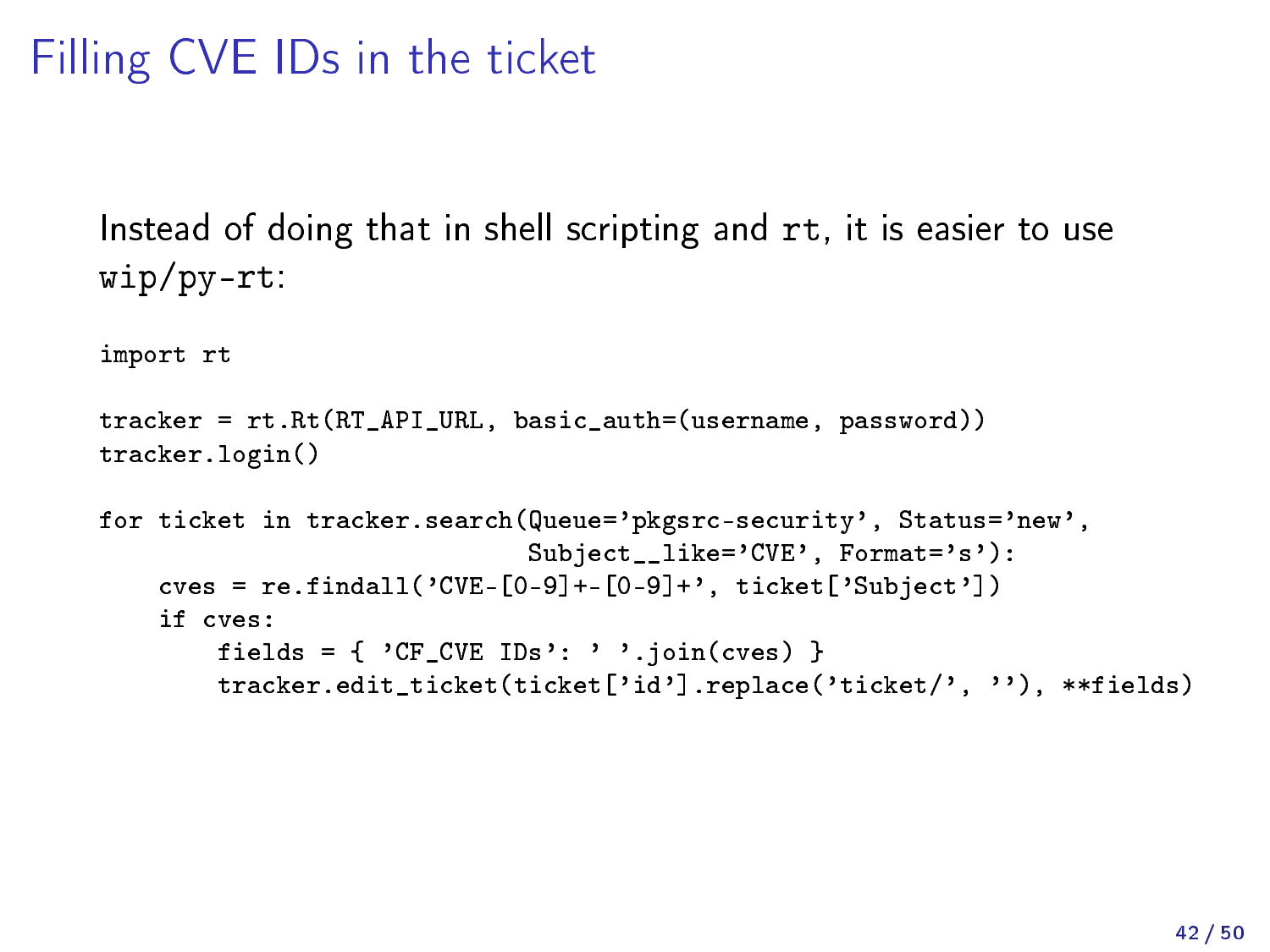#### Closing marked tickets

```
% scan +pkgsrc-security-rt marked
N 81635 National Vulnerab Wed Jul 04 20:18 [NetBSD.org #127747] CVE-2018-13144
[...]
>N 81641 National Vulnerab Wed Jul 04 20:18 [NetBSD.org #127753] CVE-2018-13145
% scan -format '%{rt-ticket}' +pkgsrc-security-rt marked
NetBSD.org #127747
[...]
NetBSD.org #127753
% scan -format '%{rt-ticket}' +pkgsrc-security-rt marked | cut -d '#' -f 2
127747
[...]
127753
% scan -format '%{rt-ticket}' +pkgsrc-security-rt marked |
    cut -d '#' -f 2 | xargs rt edit set status=rejected
# Ticket 127747 updated.
[...]
# Ticket 127753 updated.
% scan -format '%{rt-ticket}' +pkgsrc-security-rt marked |
    cut -d '#' -f 2 | xargs -n 1 rt comment -m 'No impact on pkgsrc'
# Message recorded
[...]
# Message recorded
```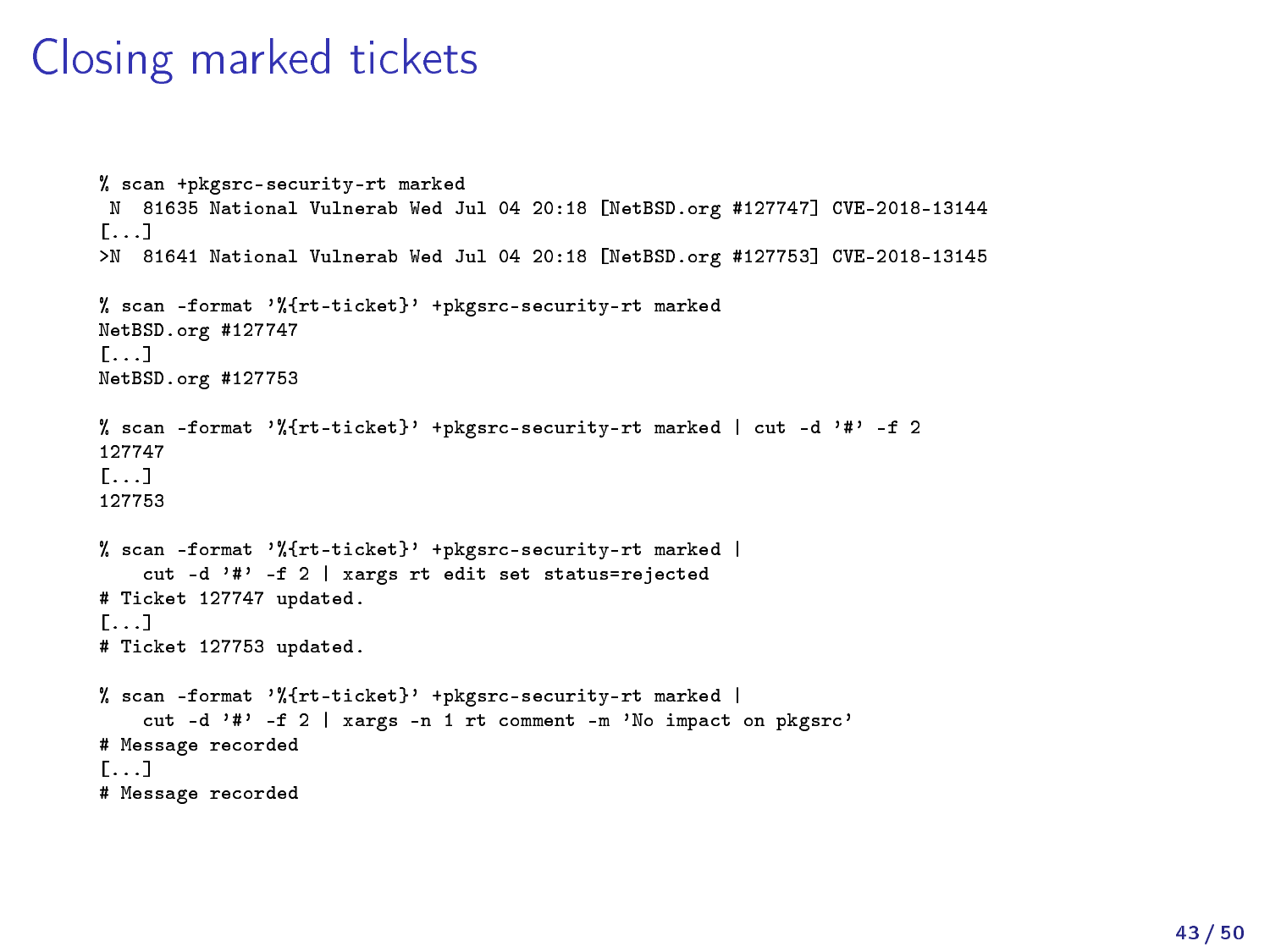Report all `new' CVE duplicate tickets

```
The format of rt 1s -s is ^{25}:
 <id>: <subject>
rt ls -s |
awk \
\cdot{
        # Get rid of ':' in the ticket id
        sub(/:$/, "", $1)
}
$2 ~ /CVE-[0-9]+-[0-9]+/ {
        id = $1cve = $2if (cves[cve])
                print id
        else
                cves[cve] = id
```
} '

<sup>25</sup>E.g.: 127750: CVE-2018-13139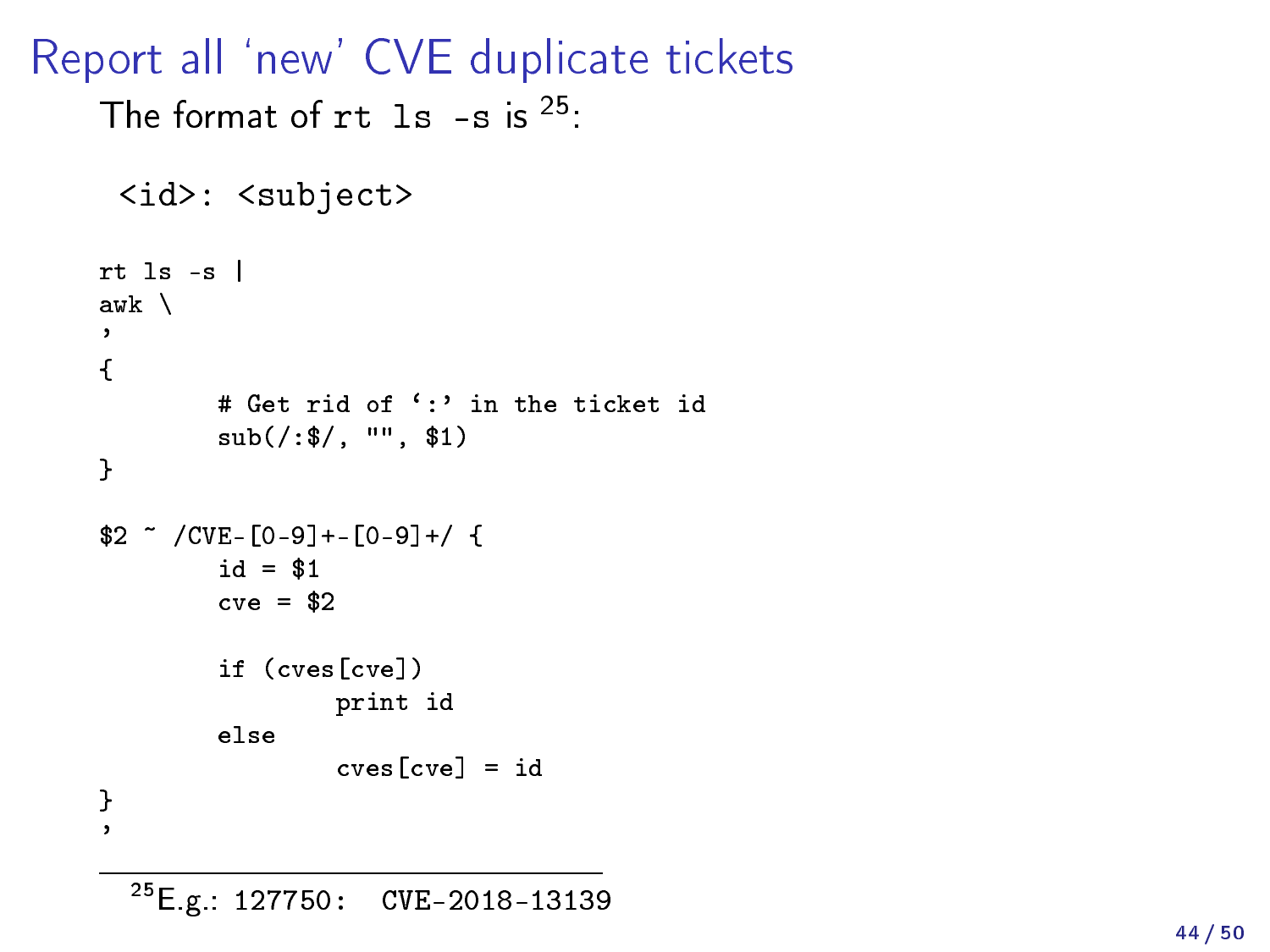```
Report all CVE tickets that are already in
pkg-vulnerabilities
```

```
(cat $pkgvulnerabilities ; rt ls -s ) | awk \
# Slurp pkg-vulnerabilities CVE entries in vuln[]
$3 ~ /CVE-[0-9]+-[0-9]+/ {
        pkgname = $1type = $2match($3, /CVE-[0-9]+-[0-9]+/)
        cve = substr($3, RSTART, RLENGTH)
        entry[cve] = $0
        next
}
# Parse rt ls -s output
$2 ~ /CVE-[0-9]+-[0-9]+/ {
        id = $1
        match($2, /CVE-[0-9]+-[0-9]+/)
        cve = substr($2, RSTART, RLENGTH)
        if (entry[cve]) {
                print id " " entry[cve]
        }
}
'
```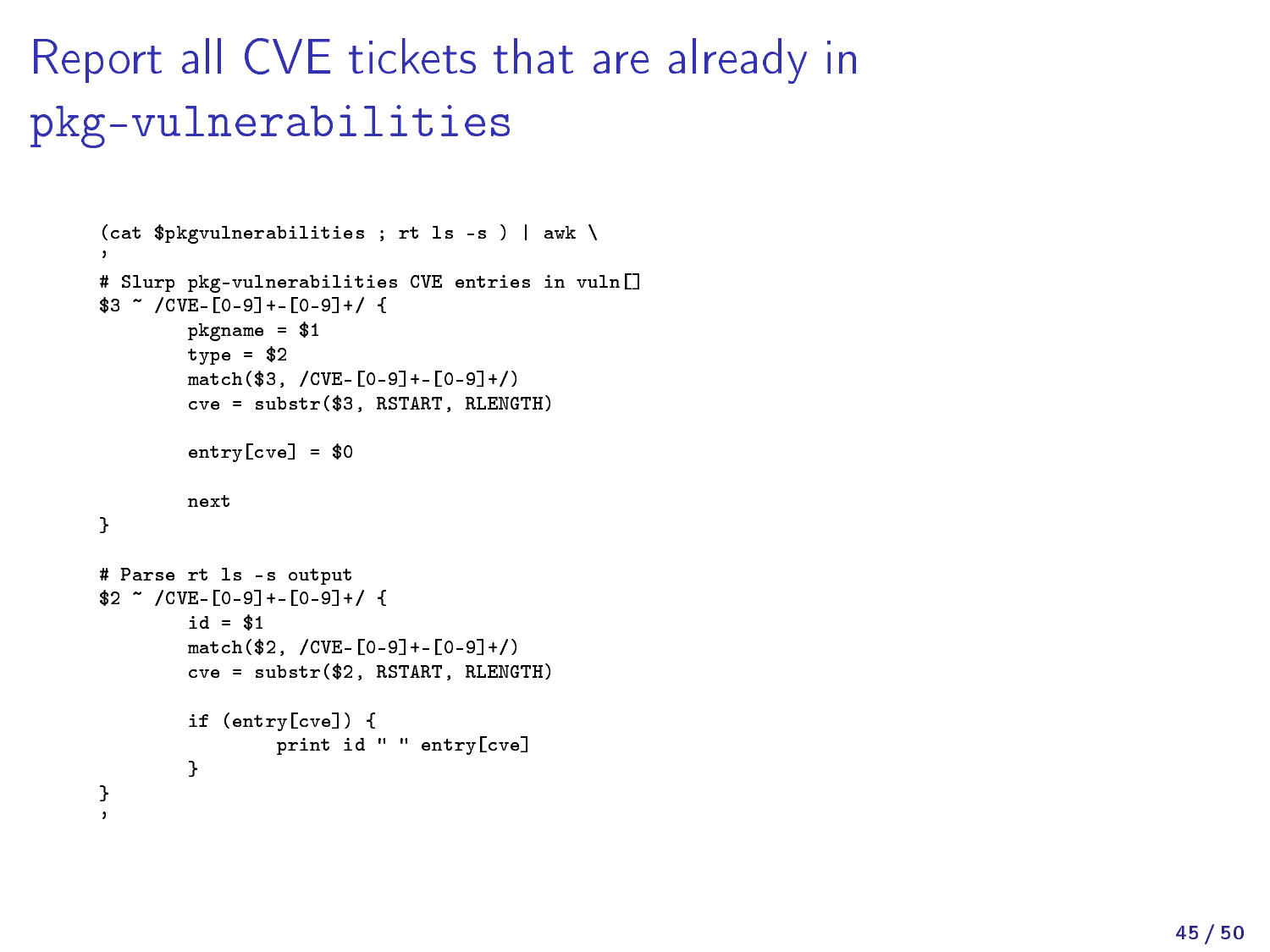### Conclusion

- $\blacktriangleright$  Reading/skimming tickets needs humans...
- $\blacktriangleright$  ... but at least when handling a lot of tickets scripting can ease a lot!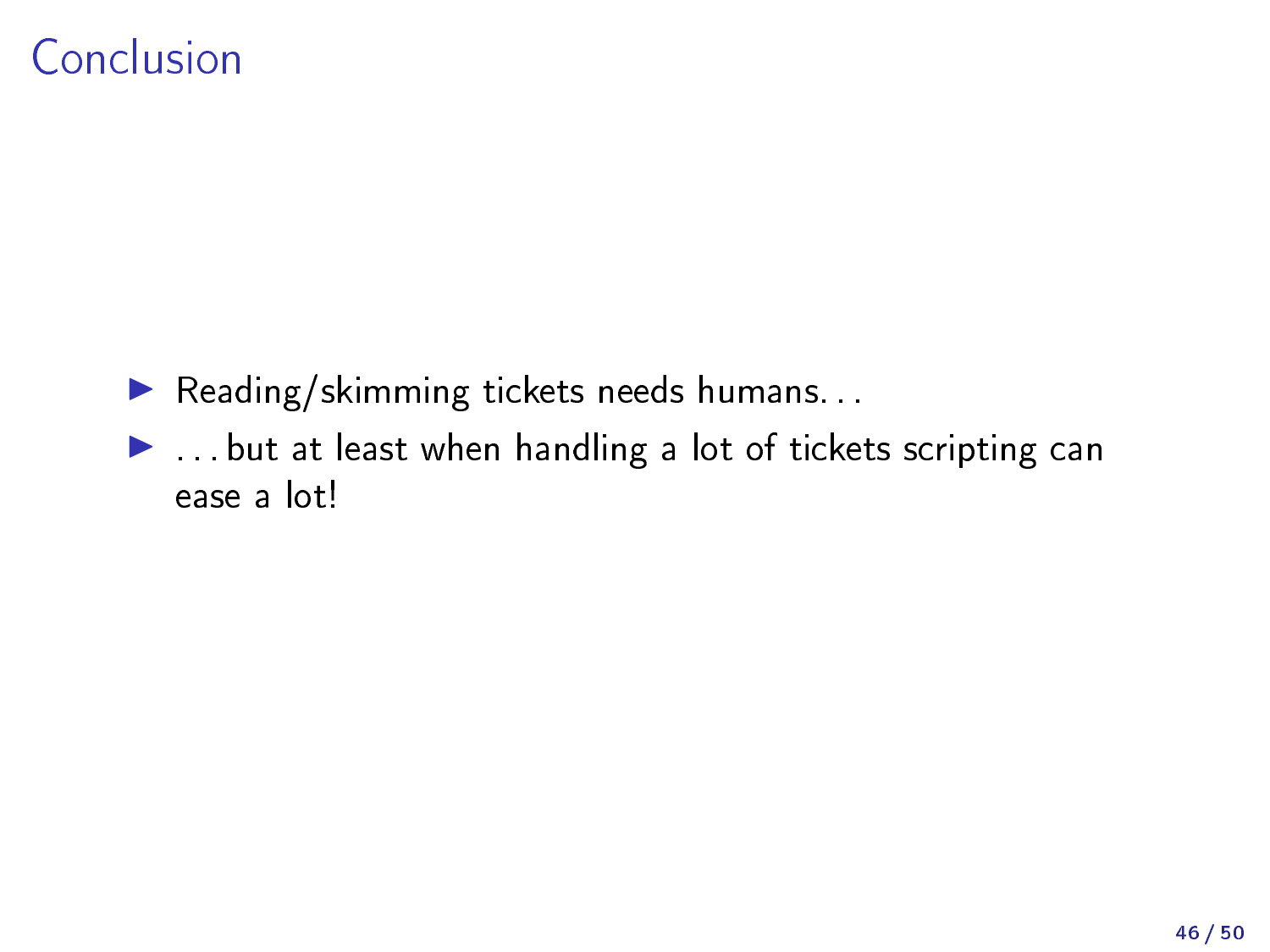### Thanks

- I pkgsrc Security Team and everyone who help keeping up to date pkg-vulnerabilities and requests pullups!
- $\blacktriangleright$  pkgsrc Releng for their work!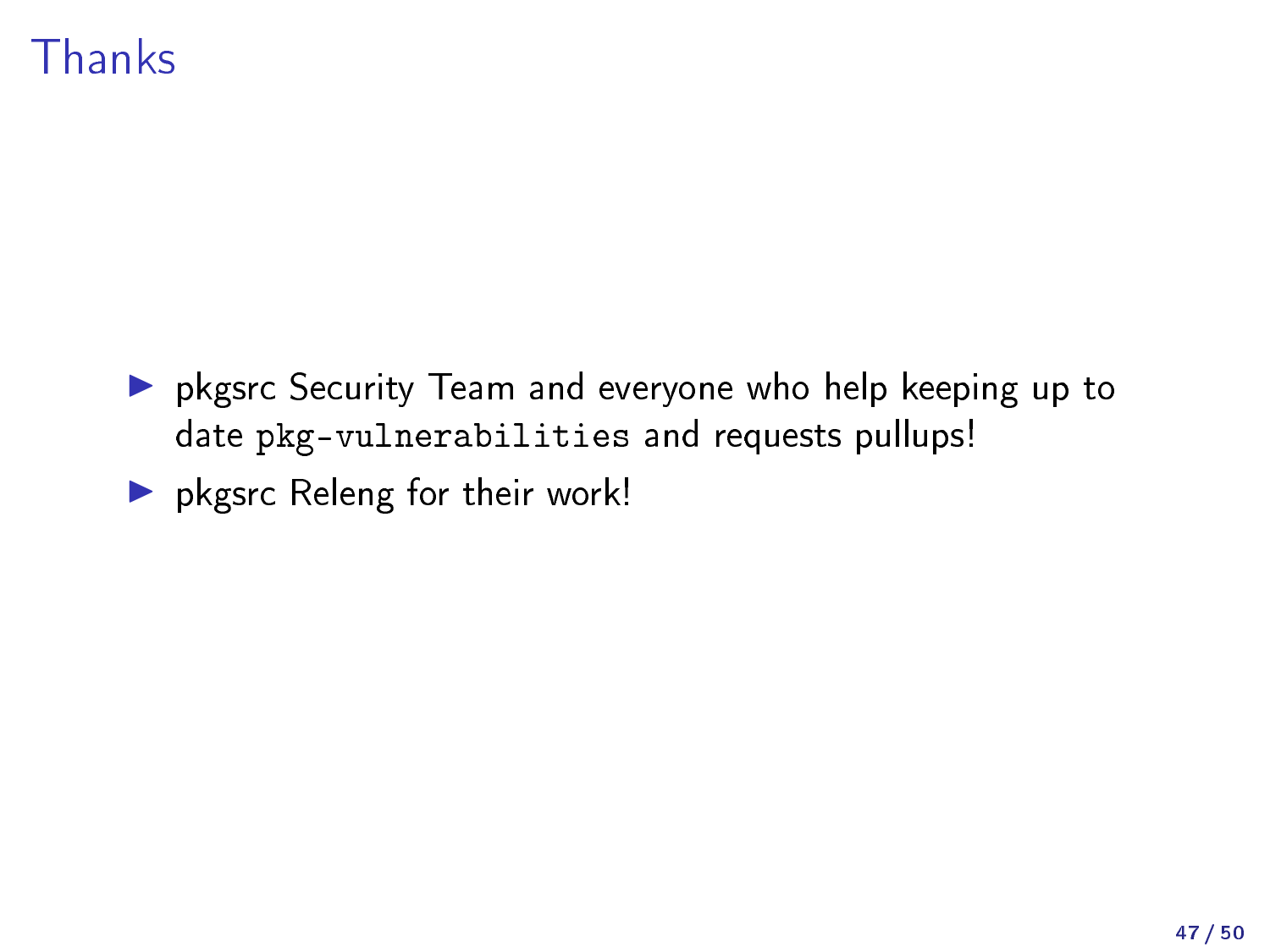#### References I

Robert H. Anderson, Norman Shapiro, Tora K. Bikson, Phyllis Kantar.

The Design of the MH Mail System.

[https://www.rand.org/pubs/notes/N3017.html.](https://www.rand.org/pubs/notes/N3017.html)

Request Tracker Wiki. REST - Request Tracker Wiki.

[https://rt-wiki.bestpractical.com/wiki/REST.](https://rt-wiki.bestpractical.com/wiki/REST)

Alistair Crooks, Hubert Feyrer, The pkgsrc Developers. The pkgsrc guide.

[https://www.NetBSD.org/docs/pkgsrc/.](https://www.NetBSD.org/docs/pkgsrc/)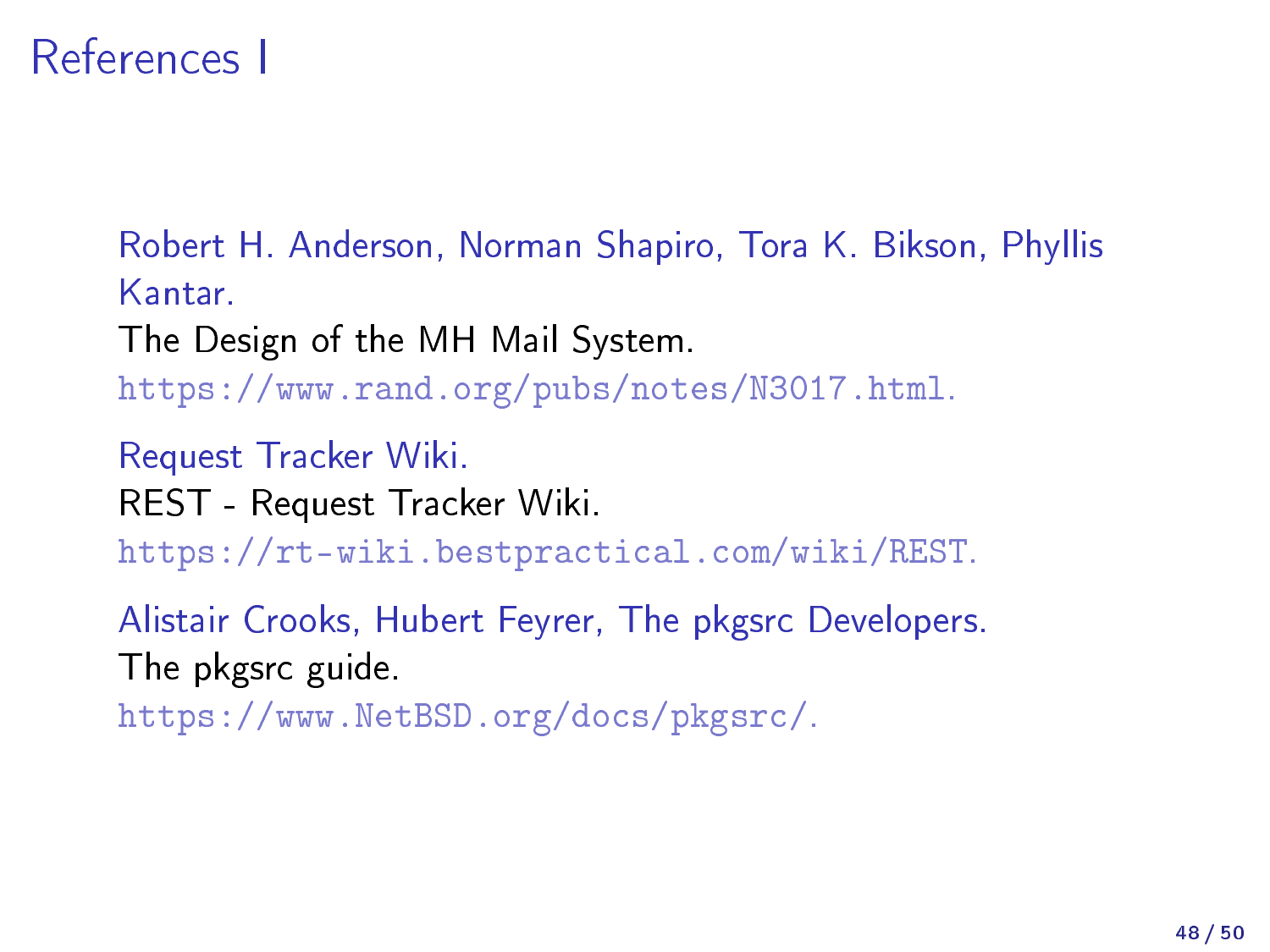Thomas A. Limoncelli. Manual work is a bug. Queue, 16(1):20:13-20:29, February 2018. ISSN 1542-7730. doi: 10.1145/3194653.3197520. URL [http://doi.acm.org/10.1145/3194653.3197520.](http://doi.acm.org/10.1145/3194653.3197520)